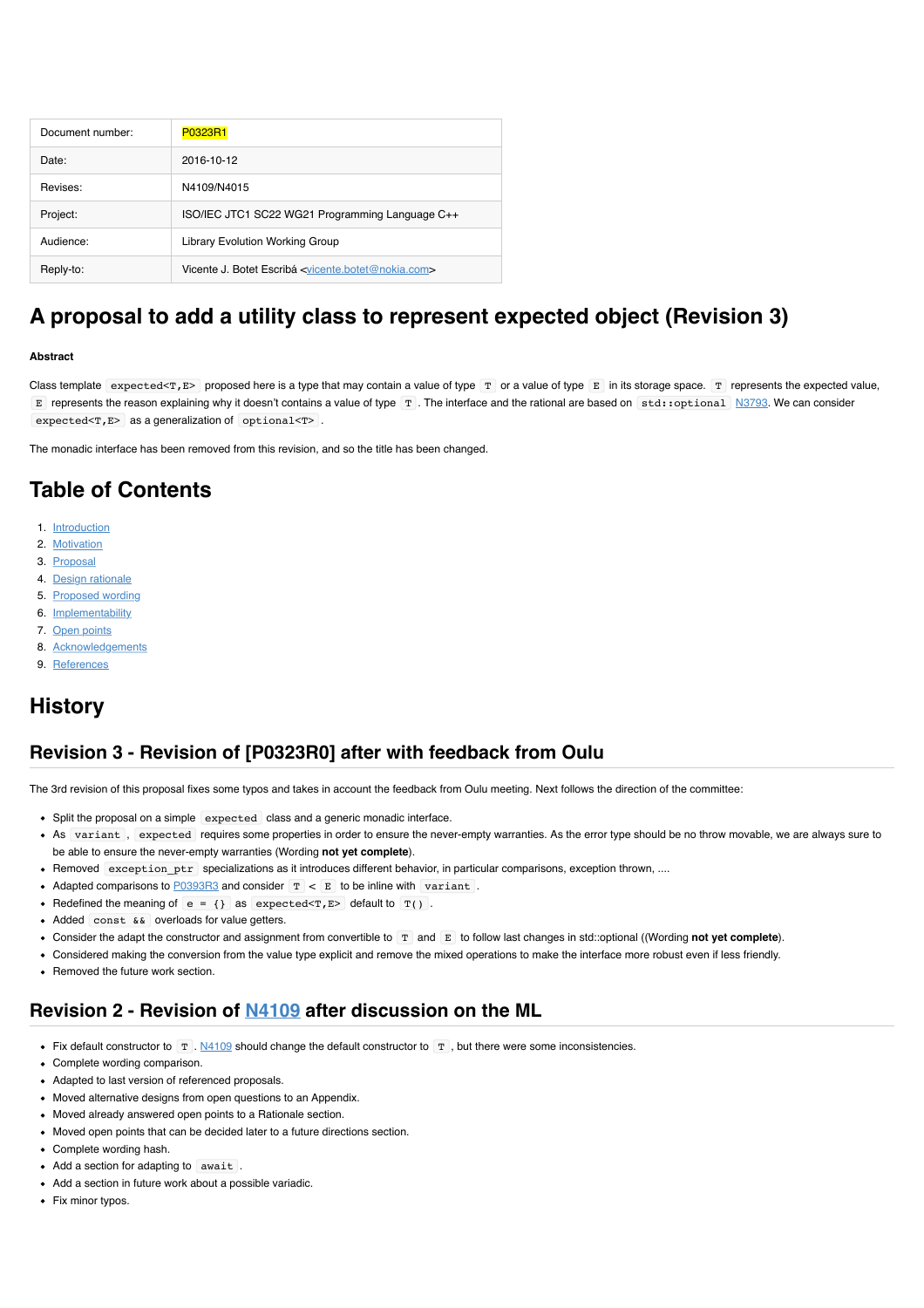#### **Not done yet**

As variant , expected requires some properties in order to ensure the never-empty warranties. Add more on never-empty warranties and replace the wording.

# **Revision 1 - Revision of [N4015](http://www.open-std.org/jtc1/sc22/wg21/docs/papers/2014/n4015.pdf) after Rapperswil feedback:**

- Switch the expected class template parameter order from expected<E,T> to expected<T,E>.
- Make the unexpected value a salient attribute of the expected class concerning the relational operators.
- Removed open point about making expected and expected different classes.

# **Introduction**

Class template expected<T,E> proposed here is a type that may contain a value of type  $T$  or a value of type  $E$  in its storage space.  $T$  represents the expected value,  $E$  represents the reason explaining why it doesn't contains a value of type  $T$ , that is, the unexpected value. Its interface allows to query if the underlying value is either the expected value (of type  $\boxed{r}$ ) or an unexpected value (of type  $\boxed{E}$ ). The original idea comes from Andrei Alexandrescu C++ and Beyond 2012: Systematic Error Handling in C++ talk Alexandrescu. Expected. The interface and the rational are based on std::optional [N3793.](http://www.open-std.org/jtc1/sc22/wg21/docs/papers/2013/n3793.html) We can consider that expected<T, E> is a generalization of optional<T> providing in addition some specific functions associated to the unexpected type E . It requires no changes to core language, and breaks no existing code.

There is a related proposal for a class including a status and an optional value [P0262R0](http://www.open-std.org/jtc1/sc22/wg21/docs/papers/2016/p0262r0.html). [P0157R0](http://www.open-std.org/jtc1/sc22/wg21/docs/papers/2015/p0157r0.html) describes when to use each of the different error report mechanism.

# **Motivation**

Basically, the two main error mechanisms are exceptions and return codes. Before further explanation, we should ask us what are the characteristics of a good error mechanism.

- **Error visibility**: Failure cases should appear throughout the code review. Because the debug can be painful if the errors are hidden.
- **Information on errors**: The errors should carry out as most as possible information from their origin, causes and possibly the ways to resolve it.
- **Clean code**: The treatment of errors should be in a separate layer of code and as much invisible as possible. So the code reader could notice the presence of exceptional cases without stop his reading.
- **Non-Intrusive error** The errors should not monopolize a communication channel dedicated to the normal code flow. They must be as discrete as possible. For instance, the return of a function is a channel that should not be exclusively reserved for errors.

The first and the third characteristic seem to be quite contradictory and deserve further explanation. The former points out that errors not handled should appear clearly in the code. The latter tells us that the error handling mustn't interfere with the code reading, meaning that it clearly shows the normal execution flow. A comparison between the exception and return codes is given in the next table.

|                          | <b>Exception</b>                                                                                                        | Return error code                                                                                                                                                                        |  |
|--------------------------|-------------------------------------------------------------------------------------------------------------------------|------------------------------------------------------------------------------------------------------------------------------------------------------------------------------------------|--|
| <b>Visibility</b>        | Not visible without further analysis of the code. However, if<br>an exception is thrown, we can follow the stack trace. | Visible at the first sight by watching the prototype of the called function. However ignoring<br>return code can lead to undefined results and it can be hard to figure out the problem. |  |
| <b>Informations</b>      | Exceptions can be arbitrarily rich.                                                                                     | Historically a simple integer. Nowadays, the header provides richer error code.                                                                                                          |  |
| Clean code               | Provides clean code, exceptions can be completely<br>invisible for the caller.                                          | Force you to add, at least, a if statement after each function call.                                                                                                                     |  |
| Non-<br><b>Intrusive</b> | Proper communication channel.                                                                                           | Monopolization of the return channel.                                                                                                                                                    |  |

# **Expected class**

We can do the same analysis for the expected  $\tau$ ,  $E$  class and observe the advantages over the classic error reporting systems.

- Error visibility: It takes the best of the exception and error code. It's visible because the return type is expected<T, E> and the user cannot ignore the error case if he wants to retrieve the contained value.
- **Information**: Arbitrarily rich.
- Clean code: The monadic interface of expected provides a framework delegating the error handling to another layer of code. Note that expected<T, E> can also act as a bridge between an exception-oriented code and a nothrow world.
- **Non-Intrusive** Use the return channel without monopolizing it.

It worths mentioning the other characteristics of  $\exp\left(-\exp(-\exp(-\frac{1}{2}t)\right)$ .

- Associates errors with computational goals.
- Naturally allows multiple errors inflight.
- Teleportation possible.
- Across thread boundaries.
- Across no-throw subsystem boundaries.
- Across time: save now, throw later.
- Collect, group, combine errors.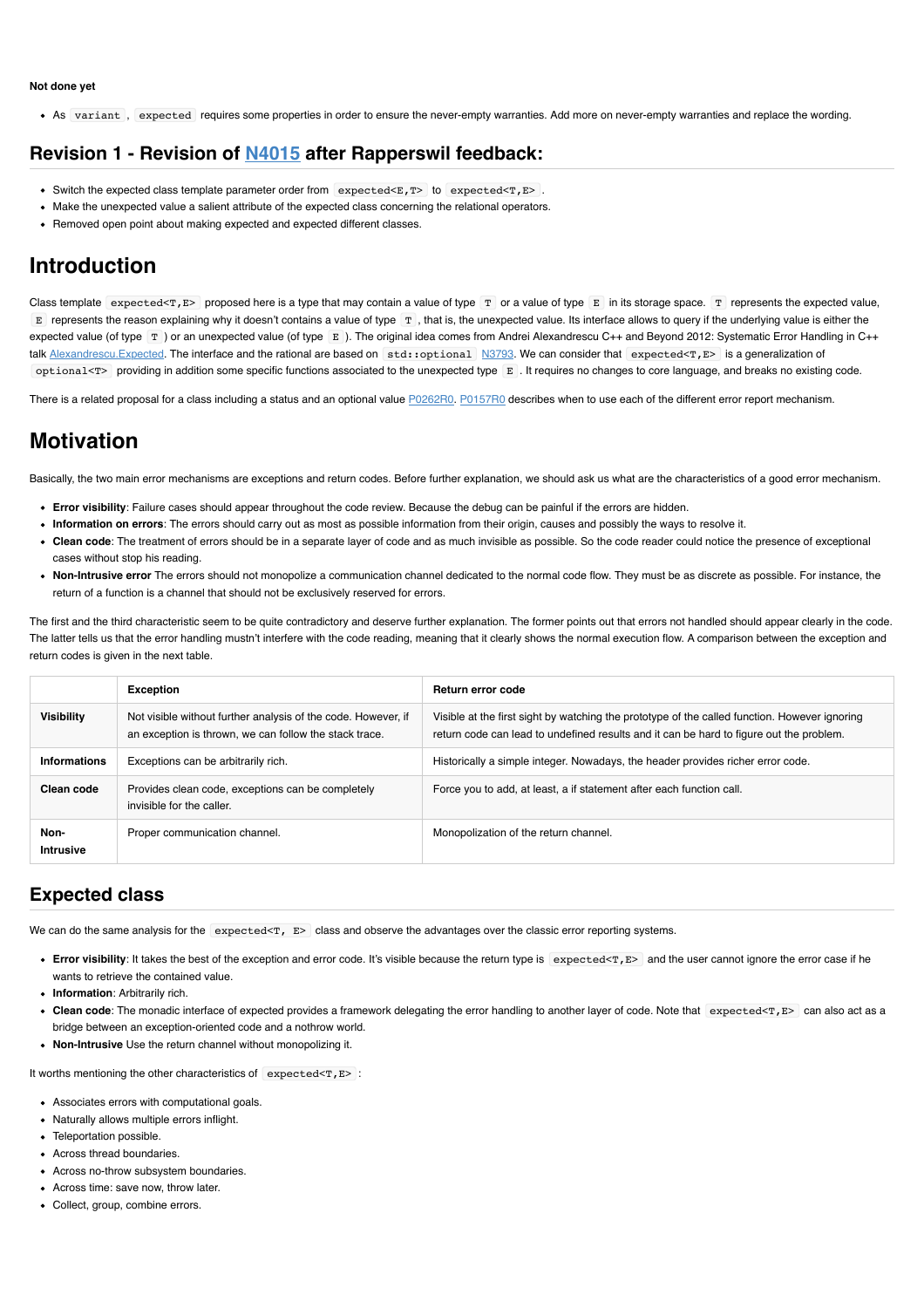## **Use cases**

### **Safe division**

This example shows how to define a safe divide operation checking for divide-by-zero conditions. Using exceptions, we might write something like this:

```
struct DivideByZero: public std::exception {...};
double safe_divide(double i, double j)
{
     if (j==0) throw DivideByZero();
     else return i / j;
}
```
With expected<T,E>, we are not required to use exceptions, we can use std::error\_condition which is easier to introspect than std::exception\_ptr if we want to use the error. For the purpose of this example, we use the following enumeration (the boilerplate code concerning std: error condition is not shown):

```
enum class arithmetic_errc
{
    divide\_by\_zero, // 9/0 == ?not\_integer\_division // 5/2 == 2.5 (which is not an integer)
};
```
Using expected<double, error\_condition> , the code becomes:

```
expected<double,error_condition> safe_divide(double i, double j)
{
      if (j==0) return make_unexpected(arithmetic_errc::divide_by_zero); // (1)
     else return i \overline{\phantom{a}} j; \overline{\phantom{a}} (2)
}
```
(1) The implicit conversion from unexpected\_type<E> to expected<T,E> and (2) from T to expected<T,E> prevents using too much boilerplate code. The advantages are that we have a clean way to fail without using the exception machinery, and we can give precise information about why it failed as well. The liability is that this function is going to be tedious to use. For instance, the exception-based

```
function i + i/k is:
double f1(double i, double j, double k)
{
    return i + safe\_divide(j, k);}
```
but becomes using expected<double, error\_condition> :

```
expected<double, error_condition> f1(double i, double j, double k)
{
   auto q = safe\_divide(j, k)if (q) return i + *q;
    else return q;
}
```
We can use expected<T, E> to represent different error conditions. For instance, with integer division, we might want to fail if the two numbers are not evenly divisible as well as checking for division by zero. We can overload our  $\sqrt{\sqrt{1 + \left( \frac{1}{n} \right)^2}}$  function accordingly:

```
expected<int, error_condition> safe_divide(int i, int j)
{
     if (j == 0) return make_unexpected(arithmetic_errc::divide_by_zero);
     if (i%j != 0) return make_unexpected(arithmetic_errc::not_integer_division);
     else return i / j;
}
```
### **Error retrieval and correction**

The major advantage of expected<T, $E$ > over optional<T> is the ability to transport an error, but we didn't come yet to an example that retrieve the error. First of all, we should wonder what a programmer do when a function call returns an error:

1. Ignore it.

<sup>2.</sup> Delegate the responsibility of error handling to higher layer.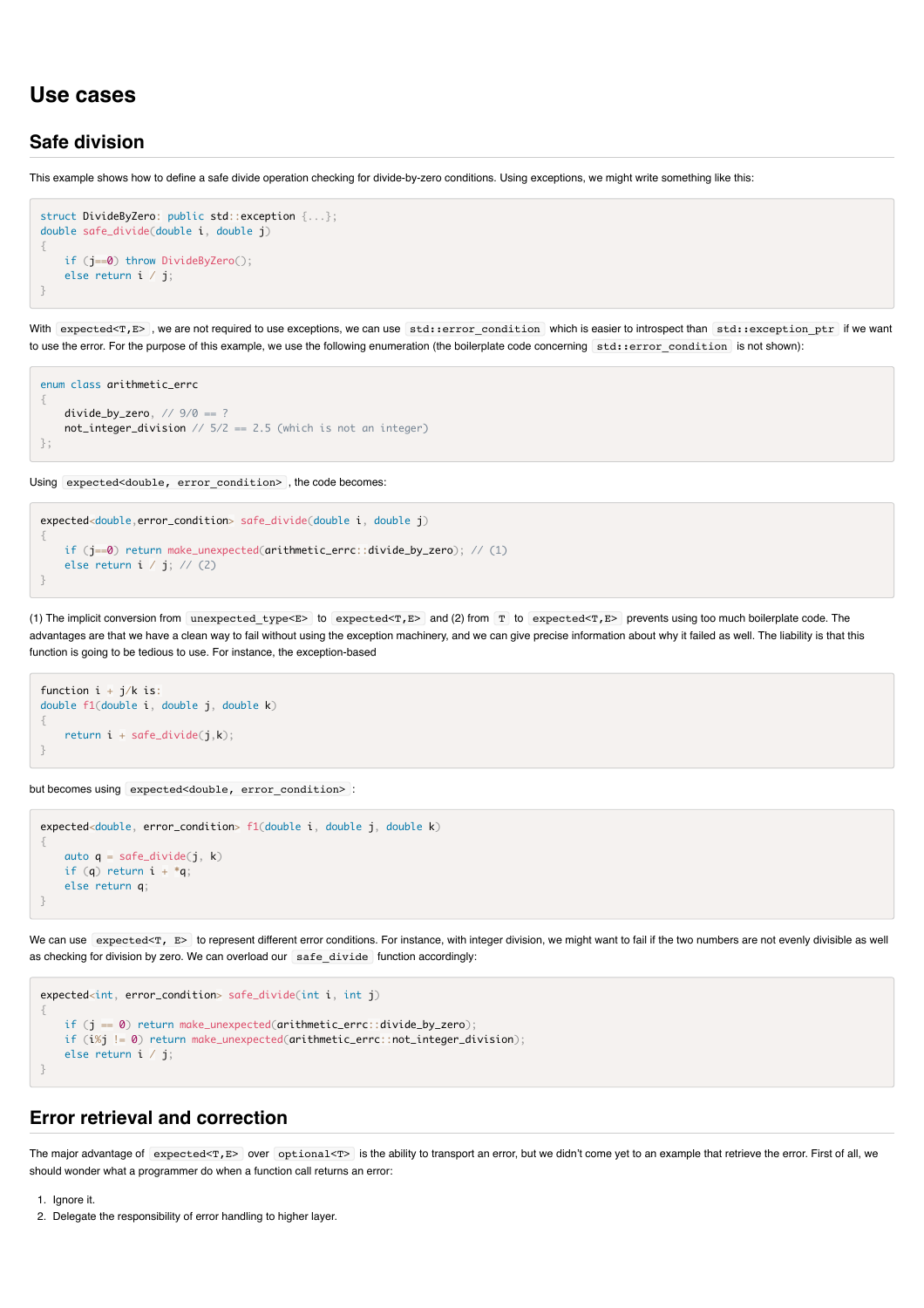3. Trying to resolve the error.

Because the first behavior might lead to buggy application, we won't consider it in a first time. The handling is dependent of the underlying error type, we consider the exception ptr and the error condition types.

We spoke about how to use the value contained in the expected but didn't discuss yet the error usage.

A first imperative way to use our error is to simply extract it from the expected using the error() member function. The following example shows a divide2 function that return 0 if the error is divide\_by\_zero :

```
expected<int, error condition> divide2(int i, int j)
{
   auto e = safe\_divide(i,j); if (!e && e.error().value() == arithmetic_errc::divide_by_zero) {
         return 0;
 }
    return e;
}
```
# **Impact on the standard**

These changes are entirely based on library extensions and do not require any language features beyond what is available in C++ 17.

# **Design rationale**

The same rationale described in [N3672](http://www.open-std.org/jtc1/sc22/wg21/docs/papers/2013/n3672.html) for optional<T> applies to expected<T,E> and expected<T, nullopt\_t> should behave almost as optional<T> with some exceptions. That is, we see expected<T,E> as optional<T> for which all the values of E collapse into a single value nullopt . In the following sections we present the specificities of the rationale in  $N3672$  applied to expected <T, E>.

### **Conceptual model of expected**

expected<T,E> models a discriminated union of types T and unexpected\_type<E> . expected<T,E> is viewed as a value of type T or value of type unexpected type $\leq$  , allocated in the same storage, along with the way of determining which of the two it is.

The interface in this model requires operations such as comparison to  $\mathbb{F}$ , comparison to  $\mathbb{E}$ , assignment and creation from either. It is easy to determine what the value of the expected object is in this model: the type it stores ( $T$  or  $E$  ) and either the value of  $T$  or the value of  $E$ .

Additionally, within the affordable limits, we propose the view that expected<T, E> extends the set of the values of  $\boxed{T}$  by the values of type E. This is reflected in initialization, assignment, ordering, and equality comparison with both  $T$  and  $E$ . In the case of optional  $\leq$  ,  $T$  cannot be a nullopt  $t$ . As the types  $T$  and  $E$ could be the same in expected<T, $E$ , there is need to tag the values of E to avoid ambiguous expressions. The make unexpected(E) function is proposed for this purpose. However  $T$  cannot be unexpected type < $E$ > for a given  $E$ .

```
expected<int, string> ei = 0;
expected<int, string> ej = 1;
expected<int, string> ek = make_unexpected(string());
pi = 1;
ej = make\_unexpected(E());;
ek = 0;
ei = make_unexpected(E());;
e^i = 0;
ek = 1;
```
### **Initialization of expected<T,E>**

In cases T and E have value semantic types capable of storing n and m distinct values respectively, expected<T, E> can be seen as an extended T capable of storing  $n + m$  values: these  $T$  and  $E$  stores. Any valid initialization scheme must provide a way to put an expected object to any of these states. In addition, some  $T$  's aren't CopyConstructible and their expected variants still should be constructible with any set of arguments that work for T.

As in [N3672,](http://www.open-std.org/jtc1/sc22/wg21/docs/papers/2013/n3672.html) the model retained is to initialize either by providing an already constructed T or a tagged E. The default constructor required T to be default-constructible (as  $expected <sub>T</sub>$  should behave as  $T$  as much as possible).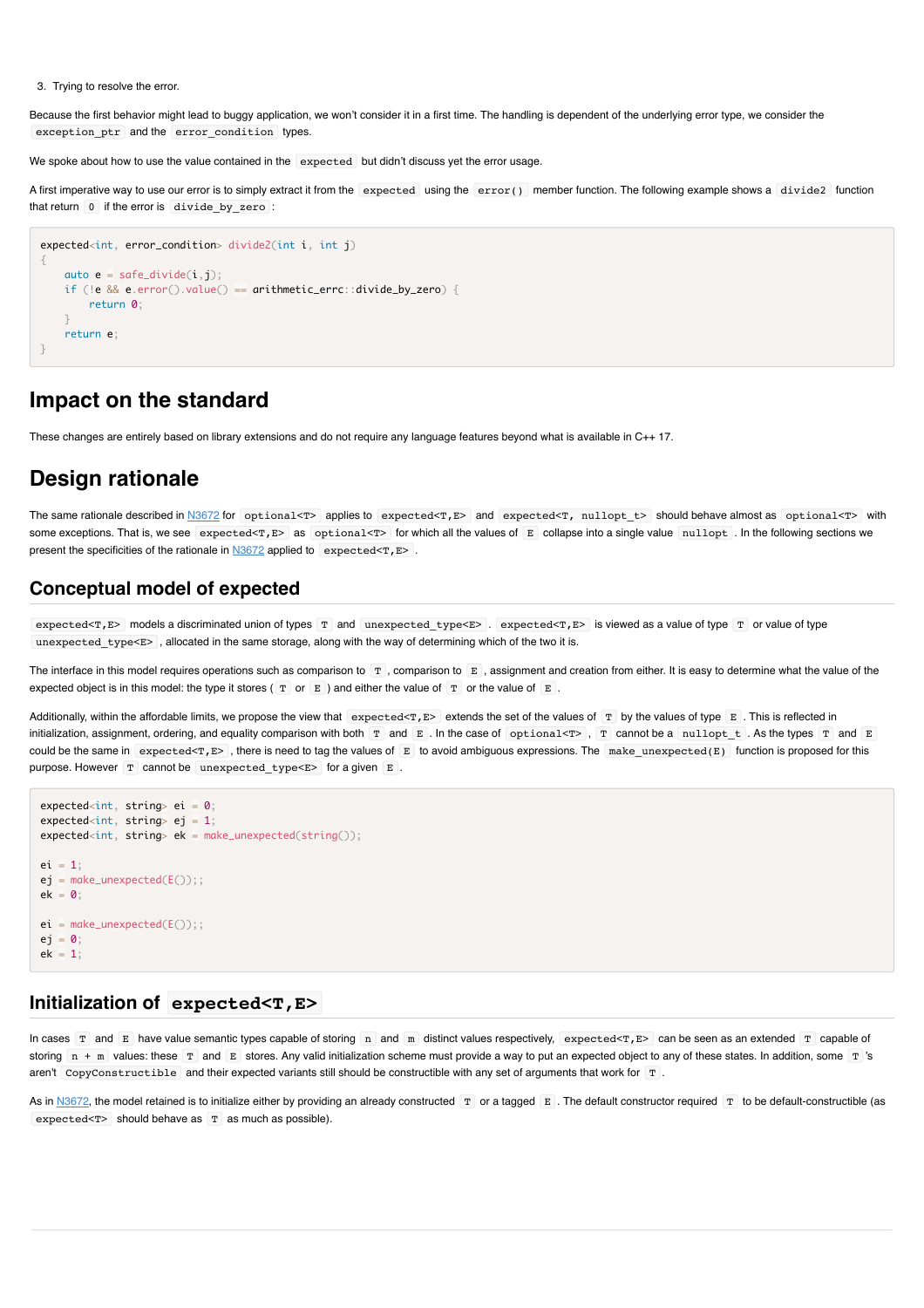```
expected<string, error_condition> es{s}; // requires Copyable<T>
expected<string, error_condition> et = s; // requires Copyable<T>
expected<string, error_condition> ev = string"STR"; // requires Movable<T>
expected<string, error_condition> ew; // expected value
expected<string, error_condition> ex{}; // expected value
expected<string, error_condition> ey = \{\}; // expected value
expected<string, error_condition> ez = expected<string,error_condition>{}; // expected value
```
In order to create an unexpected object, the special function make unexpected needs to be used:

```
expected<string, int> ep{make_unexpected(-1)}; // unexpected value, requires Movable<E>
expected<string, int> eq = make_unexpected(-1); // unexpected value, requires Movable<E>
```
As in  $N3672$ , and in order to avoid calling move/copy constructor of  $T$ , we use a "tagged" placement constructor:

```
expected<MoveOnly, error_condition> eg; // expected value
expected<MoveOnly, error_condition> eh{}; // expected value
expected<MoveOnly, error_condition> ei{in_place}; // calls MoveOnly{} in place
expected<MoveOnly, error_condition> ej{in_place, "arg"}; // calls MoveOnly{"arg"} in place
```
To avoid calling move/copy constructor of  $E$ , we use a "tagged" placement constructor:

```
expected<int, string> ei{unexpect}; // unexpected value, calls string{} in place
expected<int, string> ej{unexpect, "arg"}; // unexpected value, calls string{"arg"} in place
```
An alternative name for in place that is coherent with unexpect could be expect . Being compatible with optional<T> seems more important. So this proposal doesn't propose such a expect tag.

The alternative and also comprehensive initialization approach, which is compatible with the default construction of expected  $\langle T, E \rangle$  as  $T()$ , could have been a variadic perfect forwarding constructor that just forwards any set of arguments to the constructor of the contained object of type T.

### **Almost never-empty guaranty**

string s"STR";

As boost::variant<T,unexpected type<E>>, expected<T,E> ensures that it is never empty. All instances v of type expected<T,E> guarantee v has constructed content of one of the types  $T$  or  $E$ , even if an operation on v has previously failed.

This implies that expected may be viewed precisely as a union of exactly its bounded types. This "never-empty" property insulates the user from the possibility of undefined expected content or an expected valueless\_by\_exception as std::variant and the significant additional complexity-of-use attendant with such a possibility.

In order to ensure this property the types 'T' and E must satisfy some requirements as described in [P0110R0.](http://www.open-std.org/jtc1/sc22/wg21/docs/papers/2015/p0110r0.html) Given the nature of the parameter E, that is, to transport an error, it is expected that is\_nothrow\_copy\_constructible<E> , is\_nothrow\_move\_constructible<E> , is\_nothrow\_copy\_assignable<E> and is nothrow move assinable<E> .

If is\_nothrow\_constructible<T, Args...> is false expected<T,E>::emplace(Args...) function is not defined. In this case, it is the responsibility of the user to create a temporary and move or copy it.

### **The default constructor**

Similar data structure includes optional<T>, variant<T1,...,Tn> and future<T>. We can compare how they are default constructed.

- std::optional<T> default constructs to an optional with no value.
- std::variant<T1,...,Tn> default constructs to T1 if default constructible or it is ill-formed
- std::future<T> default constructs to an invalid future with no shared state associated, that is, no value and no exception.
- std::optional<T> default constructor is equivalent to boost::variant<nullopt\_t, T>.

It raises several questions about  $\alpha$  expected  $\epsilon$ T, E  $\ge$ 

- Should the default constructor of expected<T,E> behave like variant<T, unexpected type<E>> or as variant<unexpected type<E>,T> ?
- Should the default constructor of expected<T, nullopt t> behave like optional<T> ? If yes, how should behave the default constructor of expected<T,E> ? As if initialized with make\_unexpected(E()) ? This would be equivalent to the initialization of variant<unexpected type<E>, $T$ >.
- Should expected<T,E> provide a default constructor at all? [N3527](http://www.open-std.org/jtc1/sc22/wg21/docs/papers/2013/n3527.html.) presents valid arguments against this approach, e.g. array<expected<T,E>> would not be possible.

Requiring E to be default constructible seems less constraining than requiring T to be default constructible (e.g. consider the Date example in [N3527](http://www.open-std.org/jtc1/sc22/wg21/docs/papers/2013/n3527.html.)). With the same semantics expected<Date,E> would be Regular with a meaningful not-a-date state created by default.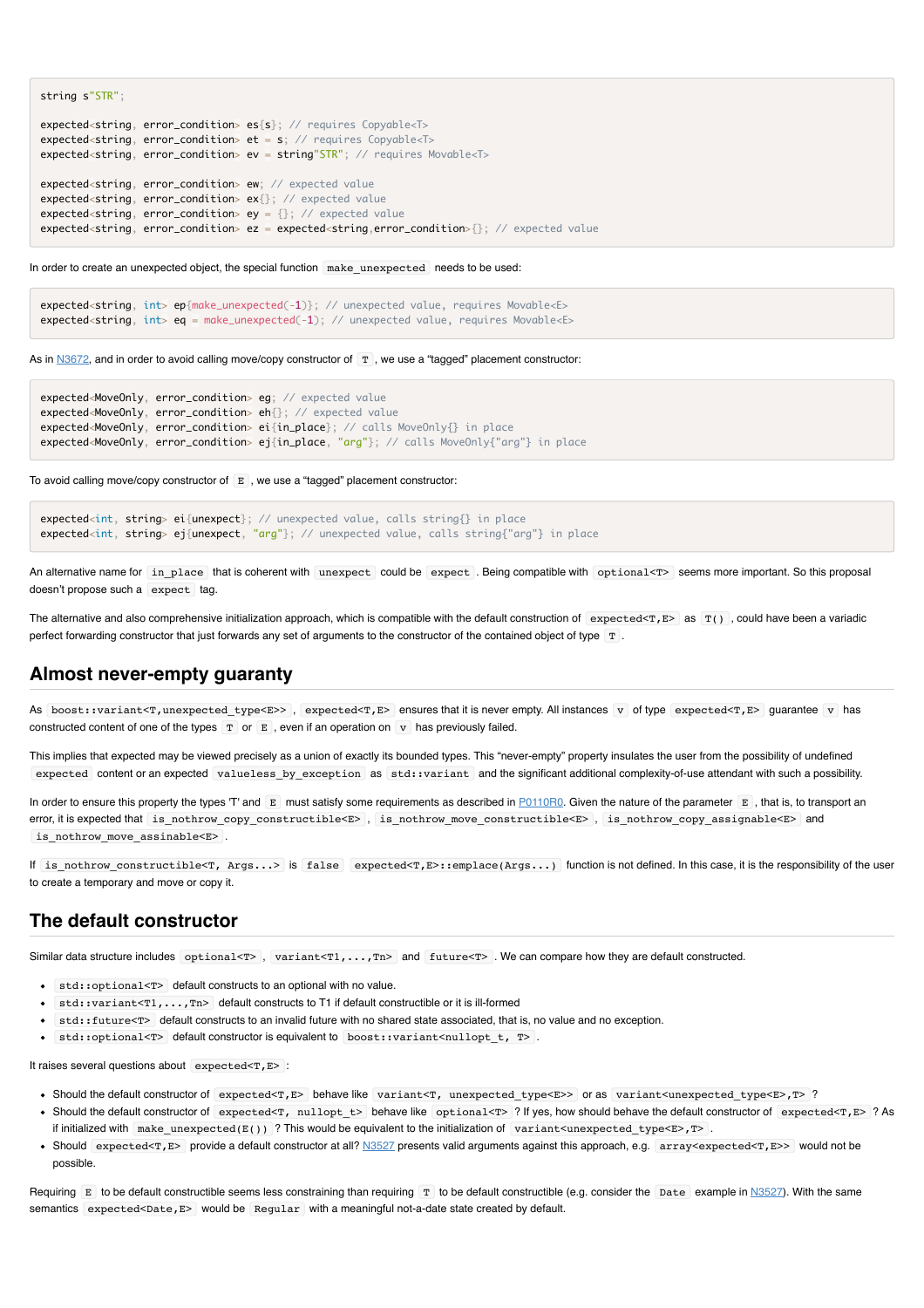The authors consider the arguments in  $N3527$  valid for optional<T>, however as the committee as requested it the paper proposes that expected<T,E> default constructor should behave as constructed with  $T()$  if  $T$  is default constructible.

### **Conversion from T**

An object of type  $T$  is implicitly convertible to an expected object of type expected  $\leq$   $T$ ,  $E$  > :

 $expected i = 1;$  // works

This convenience feature is not strictly necessary because you can achieve the same effect by using tagged forwarding constructor:

```
expected<int> ei{in_place, 1};
```
If the latter appears too cumbersome, one can always use function make expected described below:

```
expected<int> i = make\_expected(1);auto ej = make\_expected(1);
```
or simply using deduced template parameter for constructors

```
expected<int> i = expected(1);auto ej = expected(1);
```
It has been demonstrated that this implicit conversion is dangerous [a-gotcha-with-optional.](https://akrzemi1.wordpress.com/2014/12/02/a-gotcha-with-optional)

An alternative will be to make it explicit and add a expected type<T> (similar to unexpected type<E> explicitly convertible from T and implicitly convertible to expected<T,E>.

### **Conversion from E**

An object of type  $E$  is not convertible to an unexpected object of type expected<T,  $E$ > since  $E$  and  $T$  can be of the same type. The proposed interface uses a special tag unexpect and a special non-member make\_unexpected function to indicate an unexpected state for expected<T,E> . It is used for construction and assignment. This might rise a couple of objections. First, this duplication is not strictly necessary because you can achieve the same effect by using the unexpect ag forwarding constructor:

```
expected < string, int > exp1 = make\_unexpected(1);expected<string, int exp2 = {unexpect, 1};
exp1 = make\_unexpected(1);exp2 = {unexpect, 1};
```
or simply using deduced template parameter for constructors

```
expected<string, int> exp1 = unexpected_type(1);
exp1 = unexpected_type(1);
```
While some situations would work with the {unexpect, ...} syntax, using make\_unexpected makes the programmer's intention as clear and less cryptic. Compare these:

```
expected<vector<int>, int> get1() {}
    return {unexpect, 1};
}
expected<vector<int>, int> get2() {
     return make_unexpected(1);
}
expected<vector<int>, int> get3() {
    return expected<vector<int>, int>{unexpect, 1};
}
expected<vector<int>, int> get2() {
   return unexpected type(1);
}
```
The usage of make\_unexpected is also a consequence of the adapted model for expected : a discriminated union of T and unexpected\_type<E>.

### **Should we support the exp2 = {} ?**

Note also that the definition of unexpected\_type has an explicitly deleted default constructor. This was in order to enable the reset idiom  $\exp 2 = \{\}$  which would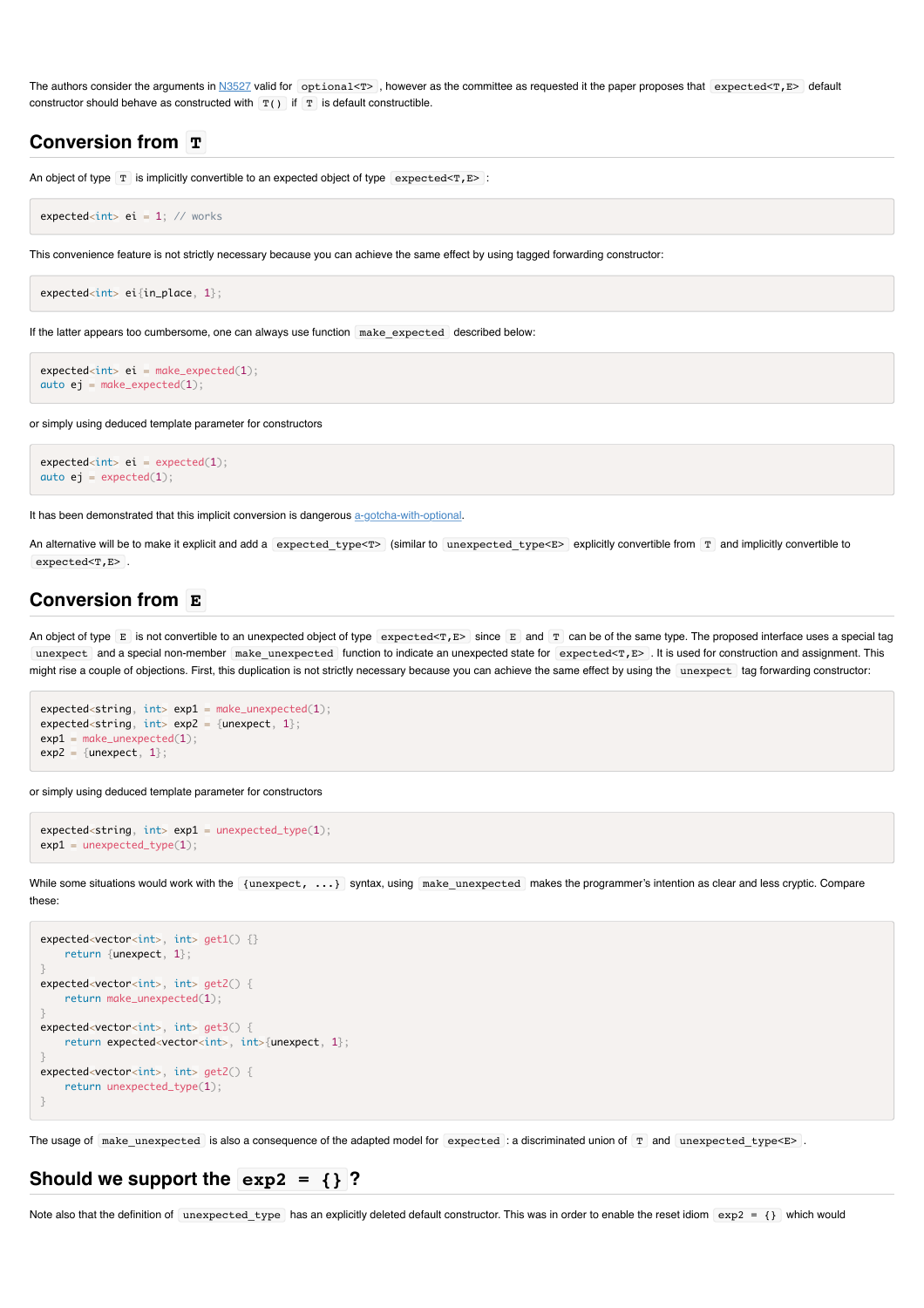otherwise not work due to the ambiguity when deducing the right-hand side argument.

Now that expected  $\leq$   $\mathbb{F}$ ,  $\mathbb{E}$  defaults to  $\mathbb{T}$ {} the meaning of exp2 = {} is to assign  $\mathbb{T}$ {}.

### **Observers**

In order to be as efficient as possible, this proposal includes observers with narrow and wide contracts. Thus, the value() function has a wide contract. If the expected object doesn't contain a value, an exception is thrown. However, when the user knows that the expected object is valid, the use of operator\* would be more appropriated.

#### **Explicit conversion to bool**

The rational described in  $\frac{N3672}{N}$  for optional<T> applies to expected<T, E> and so, the following example combines initialization and value-checking in a boolean context.

```
if (expected char, error condition> ch = readNextChar()) {
// ...
}
```
#### **has\_value following P0032**

has value has been added to follow [P0032R2].

#### **Accessing the contained value**

Even if expected<T,E> has not been used in practice for enough time as Boost.Optional, we consider that following the same interface as std::optional<T> makes the C++ standard library more homogeneous.

The rational described in  $N3672$  for optional<T>alphies to expected<T,E>.

#### **Dereference operator**

It was chosen to use indirection operator because, along with explicit conversion to bool, it is a very common pattern for accessing a value that might not be there:

if  $(p)$  use $(*p)$ :

This pattern is used for all sort of pointers (smart or raw) and optional; it clearly indicates the fact that the value may be missing and that we return a reference rather than a value. The indirection operator has risen some objections because it may incorrectly imply expected and optional are a (possibly smart) pointer, and thus provides shallow copy and comparison semantics. All library components so far use indirection operator to return an object that is not part of the pointer's/iterator's value. In contrast, expected as well as optional indirects to the part of its own state. We do not consider it a problem in the design; it is more like an unprecedented usage of indirection operator. We believe that the cost of potential confusion is overweighted by the benefit of an intuitive interface for accessing the contained value.

We do not think that providing an implicit conversion to T would be a good choice. First, it would require different way of checking for the empty state; and second, such implicit conversion is not perfect and still requires other means of accessing the contained value if we want to call a member function on it.

Using the indirection operator for a object that doesn't contain a value is an undefined behavior. This behavior offers maximum runtime performance.

#### **Function value**

In addition to the indirection operator, we propose the member function  $\bar{v}$  value as in [N3672](http://www.open-std.org/jtc1/sc22/wg21/docs/papers/2013/n3672.html) that returns a reference to the contained value if one exists or throw an exception otherwise.

```
void interact() {
    string s;
    cout << "enter number: ";
   \sin >> s;
    expected<int, error> ei = str2int(s);
     try {
         process_int(ei.value());
     }
     catch(bad_expected_access<error>) {
         cout << "this was not a number.";
     }
}
```
The exception thrown depends on the expected error type. By default it throws bad\_expected\_access< $E$ > (derived from std::logic\_error ) which will contain the stored error.

bad\_expected\_access<E> and bad\_optional\_access could inherit both from a bad\_access exception derived from logic\_error , but this is not proposed yet.

#### **Accessing the contained error**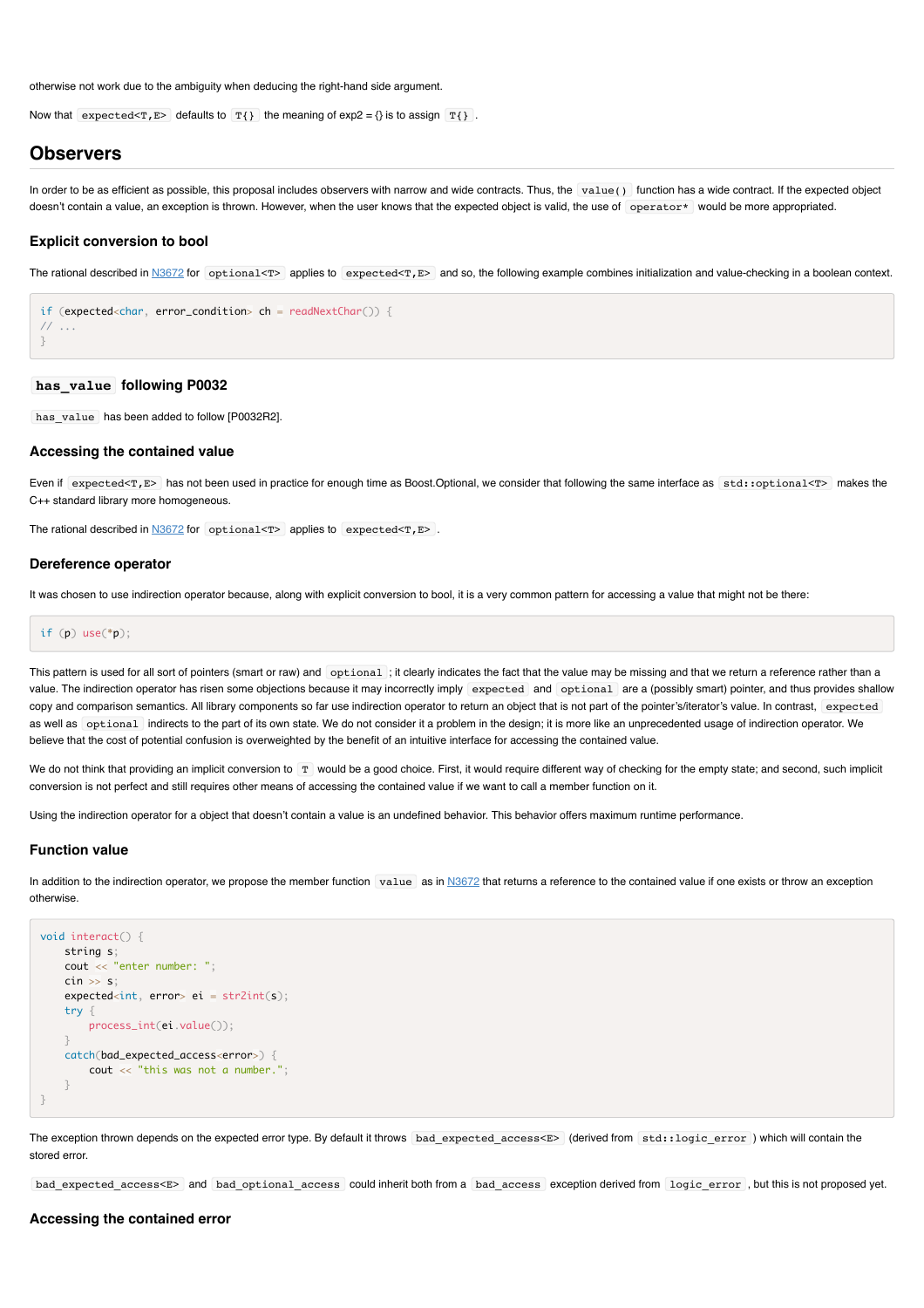Usually, accessing the contained error is done once we know the expected object has no value. This is why the  $\epsilon$  error() function has a narrow contract: it works only if ! bool(\*this) .

```
expected<int, errc> getIntOrZero(istream_range& r) {
   auto r = getInt(); // won't throwif (lr & 0.1; r. error() == error::empty\_stream) return 0;
 }
    return r;
}
```
This behavior could not be obtained with the value or() method since we want to return  $\overline{0}$  only if the error is equal to empty stream.

#### **Conversion to the unexpected value**

As the error() function, the get\_unexpected() works only if the expected object has no value. It is used to propagate errors. Note that the following equivalences yield:

```
f.get\_unexpected() == make\_unexpected(f_error());
f.get_unexpected() == expected<T, E>{unexpect, f.error()};
```
This member is provided for convenience, it is further demonstrated in the next example:

```
expected<pair<int, int>, errc> getIntRange(istream_range& r) {
   auto f = getInt(r); if (!f) return f.get_unexpected();
   auto m = matchedString("..", r)
    if (!m) return m.get_unexpected();
   auto l = getInt(r);
    if (!l) return l.get_unexpected();
    return std::make_pair(*f, *l);
}
```
get\_unexpected is also provided for symmetry purpose. On one side, there is an implicit conversion from unexpected\_type<E> to expected<T,E> and on the other side there is an explicit conversion from expected  $\tau$ ,  $E$  to unexpected type  $\epsilon$  .

#### **Function value\_or**

The function member value\_or() has the same semantics than optional  $N3672$  since the type of E doesn't matter; hence we can consider that  $E = null$  nullopt\_t and the optional semantics yields.

#### **Relational operators**

As optional and variant, one of the design goals of expected is that objects of type expected<T,E> should be valid elements in STL containers and usable with STL algorithms (at least if objects of type T and E are). Equality comparison is essential for expected<T, E> to model concept Regular . C++ does not have concepts yet, but being regular is still essential for the type to be effectively used with STL.

Ordering is essential if we want to store expected values in ordered associative containers. A number of ways of including the unexpected state in comparisons have been suggested. The ones proposed, follows [P0393R3](http://www.open-std.org/jtc1/sc22/wg21/docs/papers/2016/p0393r3.html): unexpected values stored in expected<T,  $E$ > are simply treated as additional values that are always different from T; these values are always compared as greater than any value of T when stored in an expected object. This is because we see expected<T, E> as a specialization of variant<T, unexpected type<E>

But how to define the relational operators for unexpected type<E> ? We can forward the request to the respective E relational operators when E defines these operators, don't support the operators if unexpected\_type<E> doesn't define operator<() operator<().

This limitation is one of the main motivations for having a user defined type E with strict weak ordering. E.g. if the user know the exact types of the exceptions that can be thrown E1, ..., En, the error parameter could be some kind of std: variant<E1, ... En> for which a strict weak ordering can be defined. If the user would like to take care of unknown exceptions something like std::variant<std::monostate, E1, ... En> would be a quite appropriated model.

```
expected<unsigned, int> e0{0};
expected<unsigned, int> e1{1};
expected<unsigned, int> eN{unexpect, -1};
assert (eN > e0);
assert (e0 > e1);
assert (l(eN > eN));assert (|(e1 \gt e1)|)assert (eN != e0):
assert (e0 := e1);assert (eN == eN);
assert (e0 == e0);
```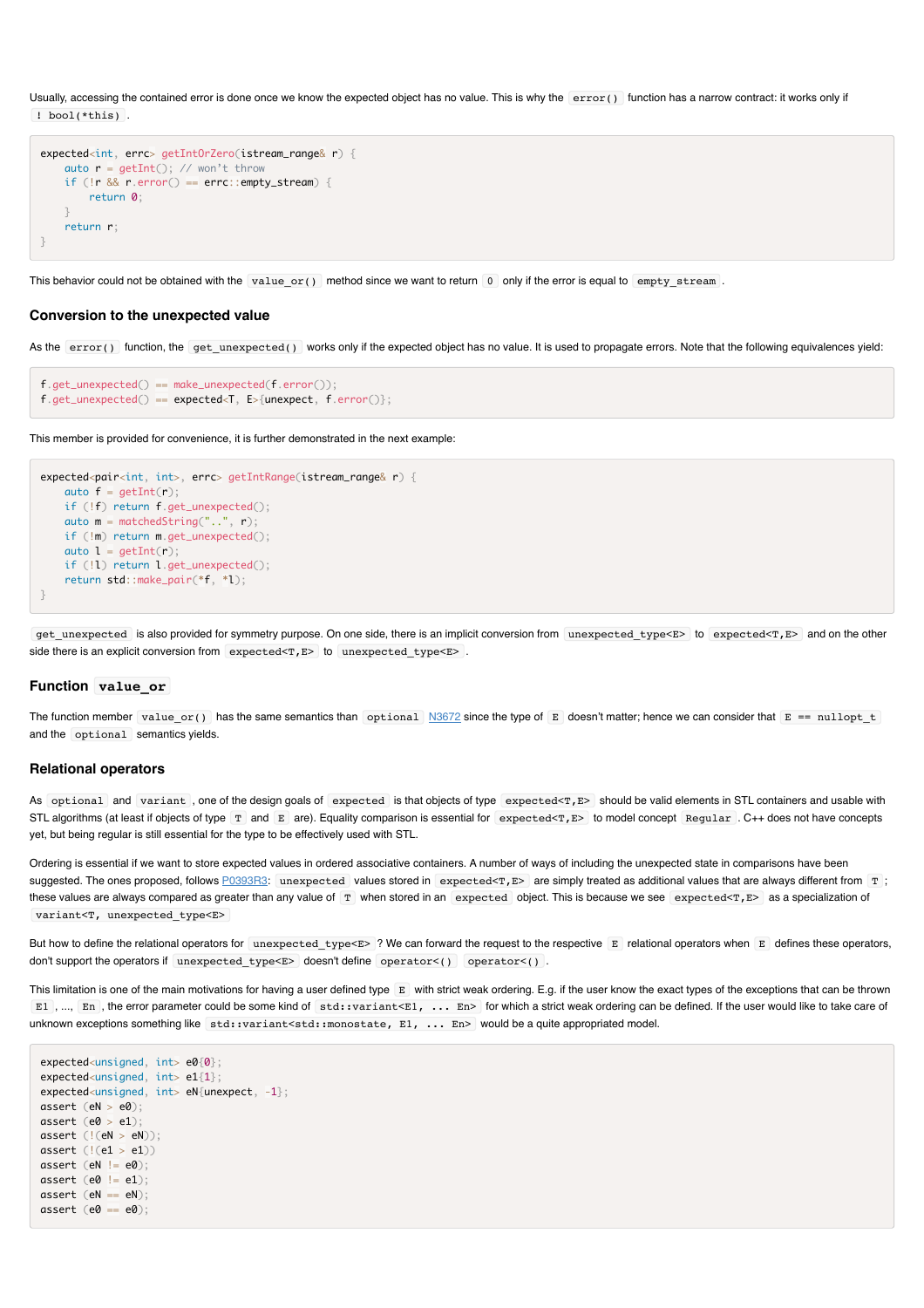Given that both unexpected type< $E$ > and T are implicitly convertible to expected<T, $E$ >, this implies the existence and semantics of mixed comparison between expected<T,E> and T , as well as between expected and unexpected\_type`:

```
assert (eN == make_unexpected(1));
assert (e0 != make\_unexpected(1));assert \left(\begin{array}{c|c} \text{eN} & \text{eN} \end{array}\right) = 1;
assert (e1 == 1);assert (eN > 1);
assert (e0 > make unexpected(1));
```
Although it is difficult to imagine any practical use case of ordering relation between expected<T,E> and unexpected\_type<E>, we still provide it for completeness sake as we have for optional and becaus ethe operation can be implemented more efficiently. Note however that std::variant doesn't defines these mixed operations.

The mixed relational operators, especially those representing order, between expected<T,E> and T have been accused of being dangerous. In code examples like the following, it may be unclear if the author did not really intend to compare two  $T$  's.

```
\alphauto count = get_expected_count();
if (count \langle 20 \rangle {} // or did you mean: *count \langle 20 \rangle ?
if (! count || *count < 20) {} // verbose, but unambiguous
```
Given that  $\epsilon$  expected<T,  $E$  is comparable and implicitly constructible from  $\Gamma$ , the mixed comparison is there already. We would have to artificially create the mixed overloads only for them to cause controlled compilation errors. A consistent approach to prohibiting mixed relational operators would be to also prohibit the conversion from T or to also prohibit homogenous relational operators for expected<T, $E$  ; we do not want to do either, for other reasons discussed in this proposal. Also, mixed relational operations are available in std::optional<T> . Note however that expected<T,nullopt t> and optional<T> behave the opposite. This is a consequence of having reverted the  $T$  and E parameters and so defaulting to  $T(1)$ .

### **Modifiers**

#### **Reseting the value**

Reseting the value of expected<T,E> is similar to optional<T> but instead of building a disengaged optional<T>, we build an erroneous expected<T,E>. Hence, the semantics and rationale is the same than in [N3672.](http://www.open-std.org/jtc1/sc22/wg21/docs/papers/2013/n3672.html)

#### **Tag in\_place**

This proposal makes use of the "in-place" tag as defined in [C++17]. This proposal provides the same kind of "in-place" constructor that forwards (perfectly) the arguments provided to expected 's constructor into the constructor of T .

In order to trigger this constructor one has to use the tag in place . We need the extra tag to disambiguate certain situations, like calling expected 's default constructor and requesting  $T$  's default construction:

```
expected<Big, error> eb{in_place, "1"}; // calls Big{"1"} in place (no moving)
expected<Big, error> ec{in_place}; // calls Big{} in place (no moving)
expected<Big, error> ed{}; // calls Big{} (expected state)
```
#### **Tag unexpect**

This proposal provides an "unexpect" constructor that forwards (perfectly) the arguments provided to expected 's constructor into the constructor of  $E$ . In order to trigger this constructor one has to use the tag unexpect.

We need the extra tag to disambiguate certain situations, notably if  $T$  and  $E$  are the same type.

```
expected<Big, error> eb{unexpect, "1"}; // calls error{"1"} in place (no moving)
expected<Big, error> ec{unexpect}; // calls error{} in place (no moving)
```
In order to make the tag uniform an additional "expect" constructor could be provided but this proposal doesn't propose it.

### **Requirements on T and E**

Class template expected imposes little requirements on T and E : they have to be complete object type satisfying the requirements of Destructible. Each operations on expected<T,E> have different requirements and may be disable if T or E doesn't respect these requirements. For example, expected<T,E> 's move constructor requires that  $T$  and  $E$  are MoveConstructible, expected<T,  $E$ > 's copy constructor requires that  $T$  and  $E$  are CopyConstructible, and so on. This is because expected<T,E> is a wrapper for  $T$  or  $E$  : it should resemble  $T$  or  $E$  as much as possible. If  $T$  and  $E$  are EqualityComparable then (and only then) we expect expected<T, E> to be EqualityComparable.

However in order to ensure the never empty warranties, expected<T,E> requires E to be no throw move constructible. This is normal as the E stands for an error, and throwing while reporting an error is a very bad thing.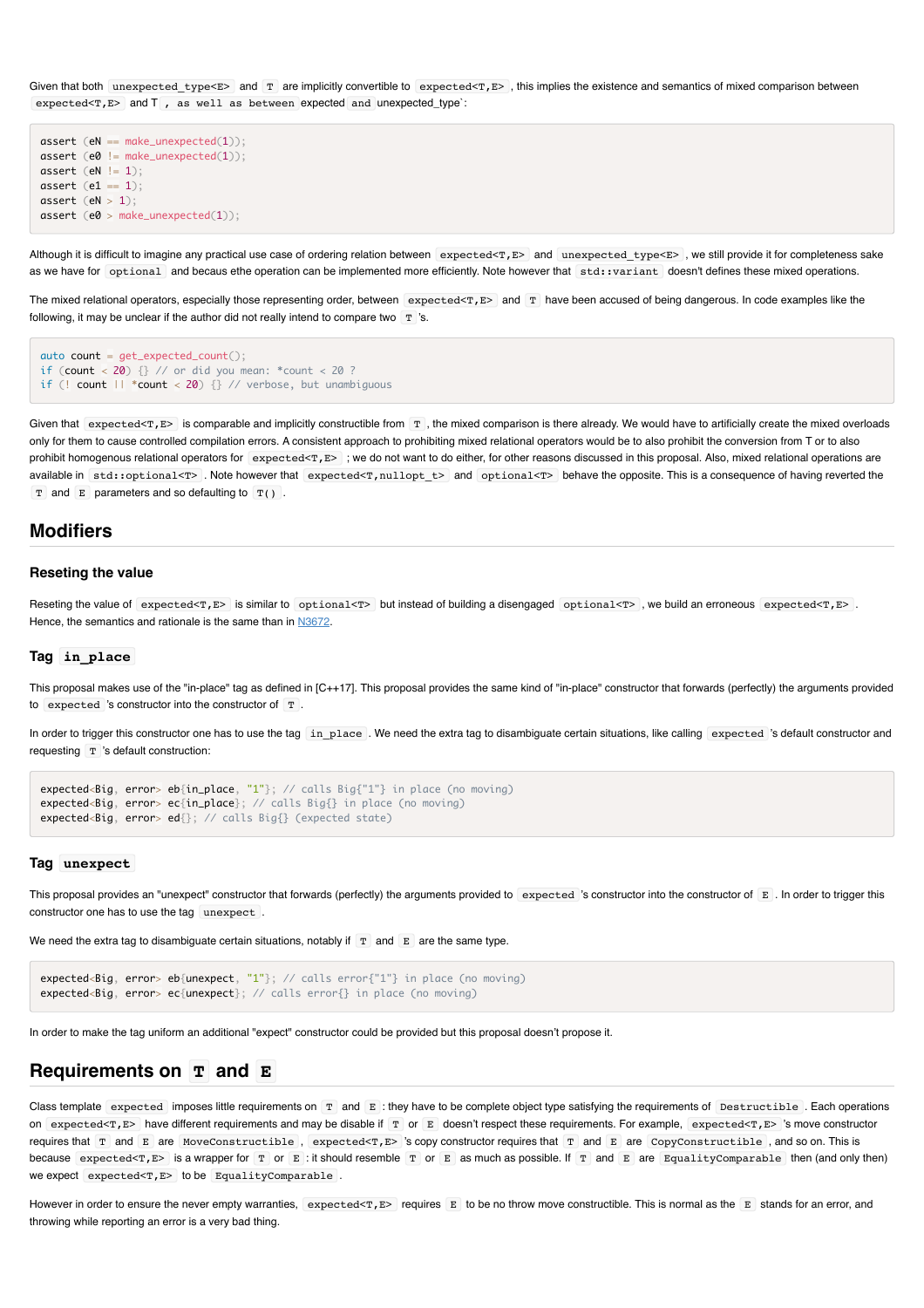### **Expected references**

This proposal doesn't include expected references as optional [C++17] doesn't include references neither.

### **Expected void**

While it could seem weird to instantiate optional with void, it has more sense for expected as it conveys in addition, as future<T>, an error state.

### **Making expected a literal type**

In  $N3672$ , they propose to make optional a literal type, the same reasoning can be applied to expected. Under some conditions, such that  $T$  and  $E$  are trivially destructible, and the same described for optional , we propose that expected be a literal type.

### **Moved from state**

We follow the approach taken in optional [N3672.](http://www.open-std.org/jtc1/sc22/wg21/docs/papers/2013/n3672.html) Moving expected<T,E> do not modify the state of the source (valued or erroneous) of expected and the move semantics is up to  $T$  or  $E$ .

### **IO operations**

For the same reasons than optional [N3672](http://www.open-std.org/jtc1/sc22/wg21/docs/papers/2013/n3672.html) we do not add operator<< and operator>> IO operations.

### **What happens when E is a status ?**

When E is a status as most of the error codes do and has more than one value that mean success, setting an expected<T,E> with a successful e value could be misleading if the user expect in this case to have also a  $T$ . In this case the user should use the proposed status\_value<E, $T$ > class. However, id there is only one value e that mean success, there is no such need and  $\exp{\text{cctd}}$ , E> compose better with the monadic interface.

### **Do we need an expected<T,E>::error\_or function?**

It has been argued that the error should be always available and that often there is a success value associated to the error.

expected<T,E> would be seen more like something like struct {E; optional<T>}.

The following code show a use case

```
auto e = function():
switch (e.status())
    success: ....; break;
     too_green: ....; break;
    too_pink: ....; break;
```
With the current interface the user could be tempted to do

```
auto e = function():
if (e)
     /*success:*/ ....;
else
    switch (e.error())
     case too_green: ....; break;
    case too_pink: ....; break;
```
This could be done with the current interface as follows

```
auto e = function();
switch (error_or(e, success))
    success: ....; break;
     too_green: ....; break;
    too_pink: ....; break;
```
where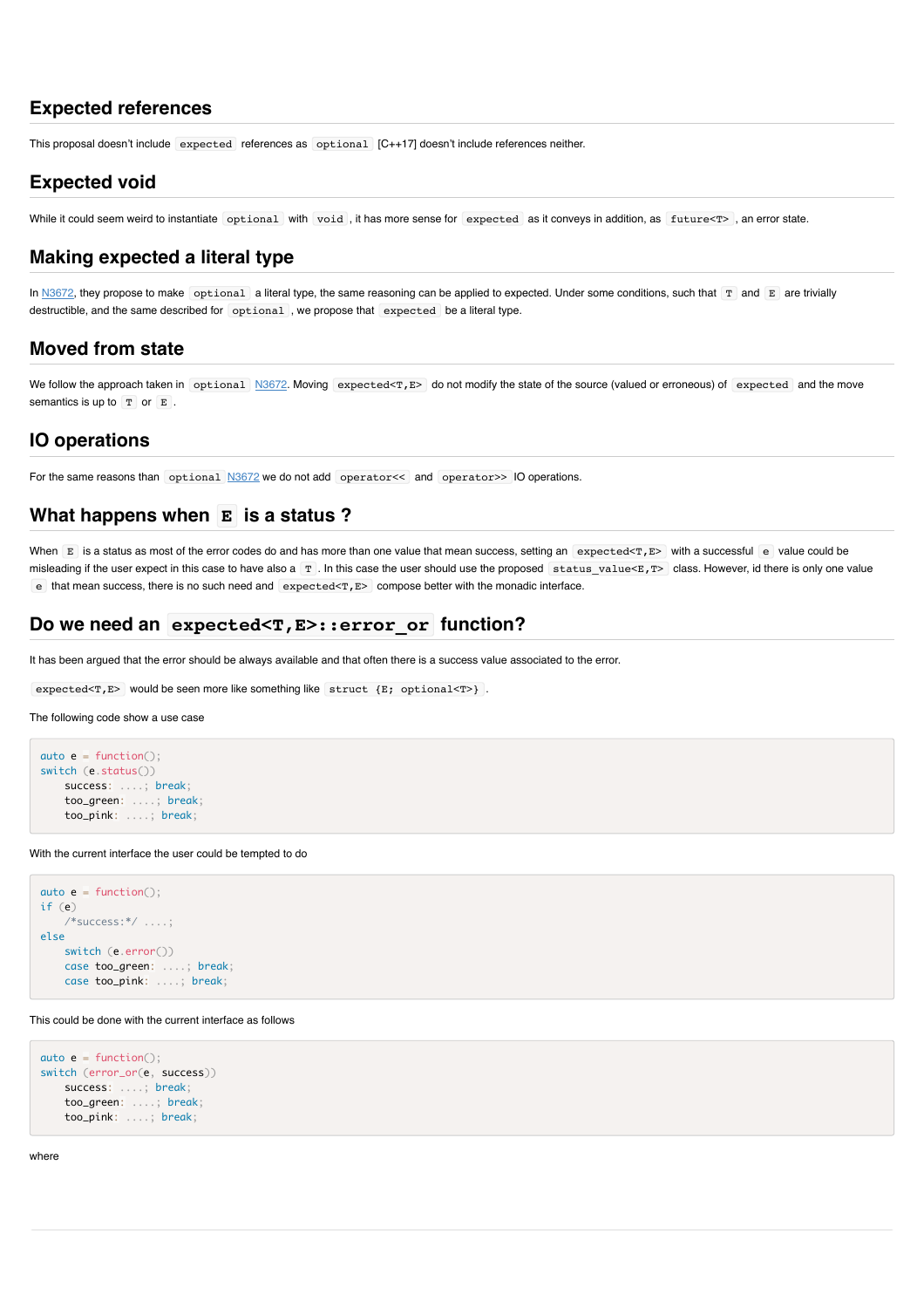```
template <class E, class T>
E error_or(expected<T,E> const&, E err) {
    if (e) return err;
    else return error();
}
```
Do we need to add such an error\_or function? as member?

### **Do we need a expected<T,E>::has\_error function?**

Another use case which could look much uglier is if the user had to test for whether or not there was a specific error code.

```
auto e = function();
while ( e. status == timeout ) {
    sleep(delay);
    delay *=2;
   e = function();
}
```
Here we have a value or a hard error. This use case would need to use something like has error

```
e = function():while ( has_error(e, timeout) )
{
    sleep(delay);
    delay *=2;
   e = function();
}
```
where

```
template <class T, class E>
bool has_error(expected<T,E> const&, E err) {
    if (e) return false;
    else return error()==err;
}
```
Do we want to add such a has error function? as member?

# **Open points**

# **Should expected<T,E> be explicitly convertible from T and implicitly convertible from expected\_type<T> ?**

**Should expected<T,E> throw E instead of bad\_expected\_access<E> ?**

As any type can be thrown as an exception, should expected<T, $E$ > throw E instead of bad expected access<E> ?

If yes, should optional<T> throw nullopt t instead of bad optional access to be coherent?

### **Should get\_unexpected() return by reference?**

The current implementation stores E instead of unexpected\_type, and so we are unable to return get unexpected() by reference. As we see expected<T,E> as variant<T, unexpected\_type<E> we should provide a reference access to unexpected\_type<E> ?

In addition, if we want to see as a sum type of  $T$  and unexpected\_type< $E$ >, we would need this access.

# **Proposed Wording**

The proposed changes are expressed as edits to [N4564](http://www.open-std.org/jtc1/sc22/wg21/docs/papers/2015/n4564.pdf) the Working Draft - C++ Extensions for Library Fundamentals V2. The wording has been adapted from the section "Optional objects".

### **General utilities library**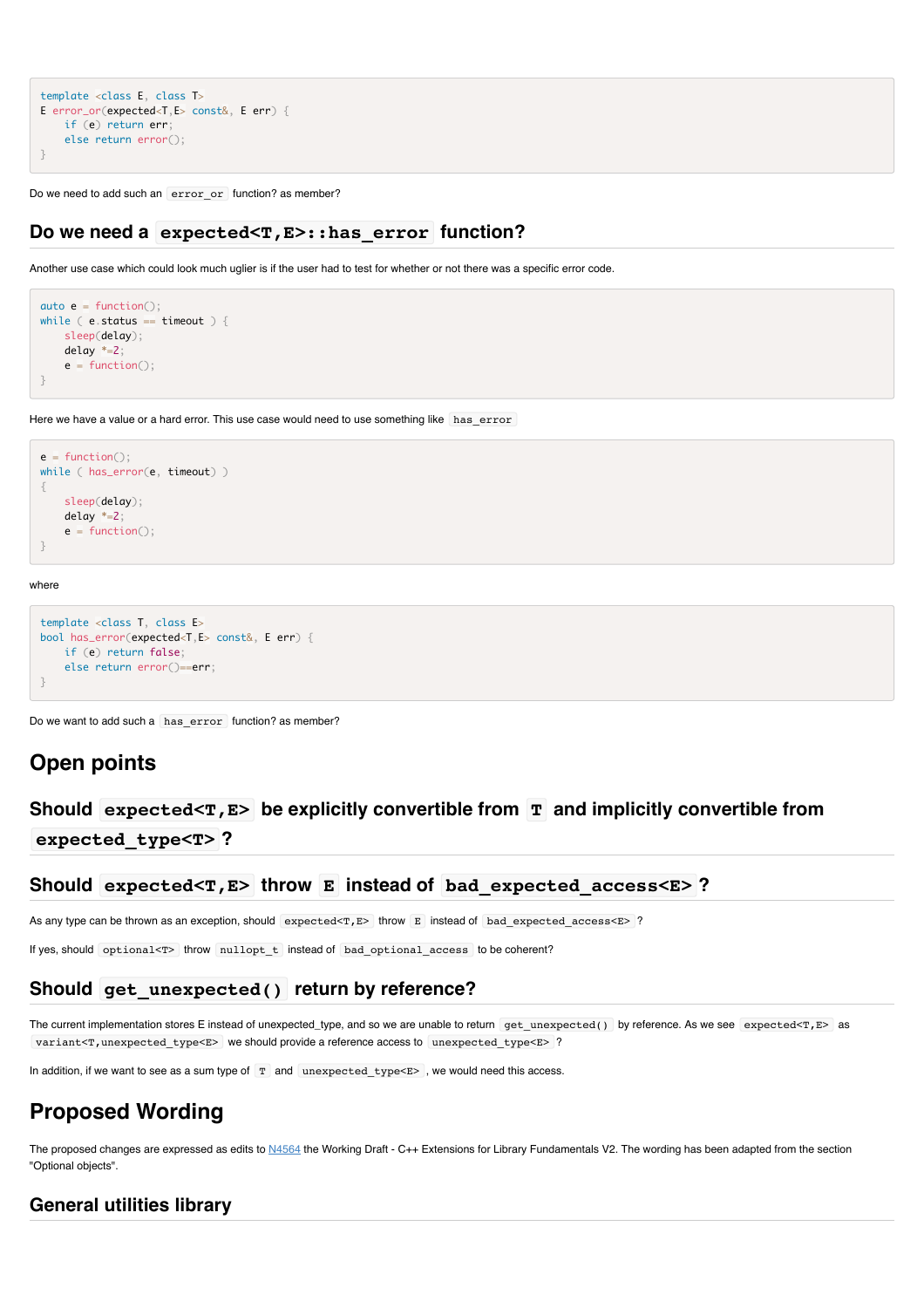*-------------------------------------------------------* Insert a new section. *-------------------------------------------------------*

#### **X.Y Unexpected objects [[unexpected]]**

#### **X.Y.1 In general [unexpected.general]**

This subclause describes class template unexpected\_type that wraps objects intended as unexpected. This wrapped unexpected object is used to be implicitly convertible to other objects.

#### **X.Y.2 Header synopsis [unexpected.synop]**

```
namespace std {
namespace experimental {
inline namespace fundamentals_v3 {
    // X.Y.3, Unexpected object type
   template <class E>
      class unexpected_type;
    // X.Y.4, Unexpected factories
    template <class E>
      constexpr unexpected_type<decay_t<E>> make_unexpected(E&& v);
    // X.Y.5, unexpected_type relational operators
    template <class E>
        constexpr bool
        operator==(const unexpected_type<E>&, const unexpected_type<E>&);
     template <class E>
        constexpr bool
        operator!=(const unexpected_type<E>&, const unexpected_type<E>&);
    template <class E>
        constexpr bool
        operator<(const unexpected_type<E>&, const unexpected_type<E>&);
   template <class E>
        constexpr bool
        operator>(const unexpected_type<E>&, const unexpected_type<E>&);
    template <class E>
        constexpr bool
        operator<=(const unexpected_type<E>&, const unexpected_type<E>&);
     template <class E>
         constexpr bool
         operator>=(const unexpected_type<E>&, const unexpected_type<E>&);
}}}
```
A program that needs the instantiation of template unexpected\_type for a reference type or void is ill-formed.

#### **X.Y.3 Unexpected object type [unexpected.object]**

```
template <class E>
class unexpected_type {
public:
    unexpected_type() = delete;
     constexpr explicit unexpected_type(const E&);
    constexpr explicit unexpected_type(E&&);
    constexpr const E& value() const;
     constexpr E & value();
private:
    E val; // exposition only
};
```
constexpr explicit unexpected\_type(const E&);

*Effects*: Build an unexpected by copying the parameter to the internal storage val.

constexpr explicit unexpected\_type(E &&);

*Effects*: Build an unexpected by moving the parameter to the internal storage val.

```
constexpr const E& value();
constexpr const E& value() const;
```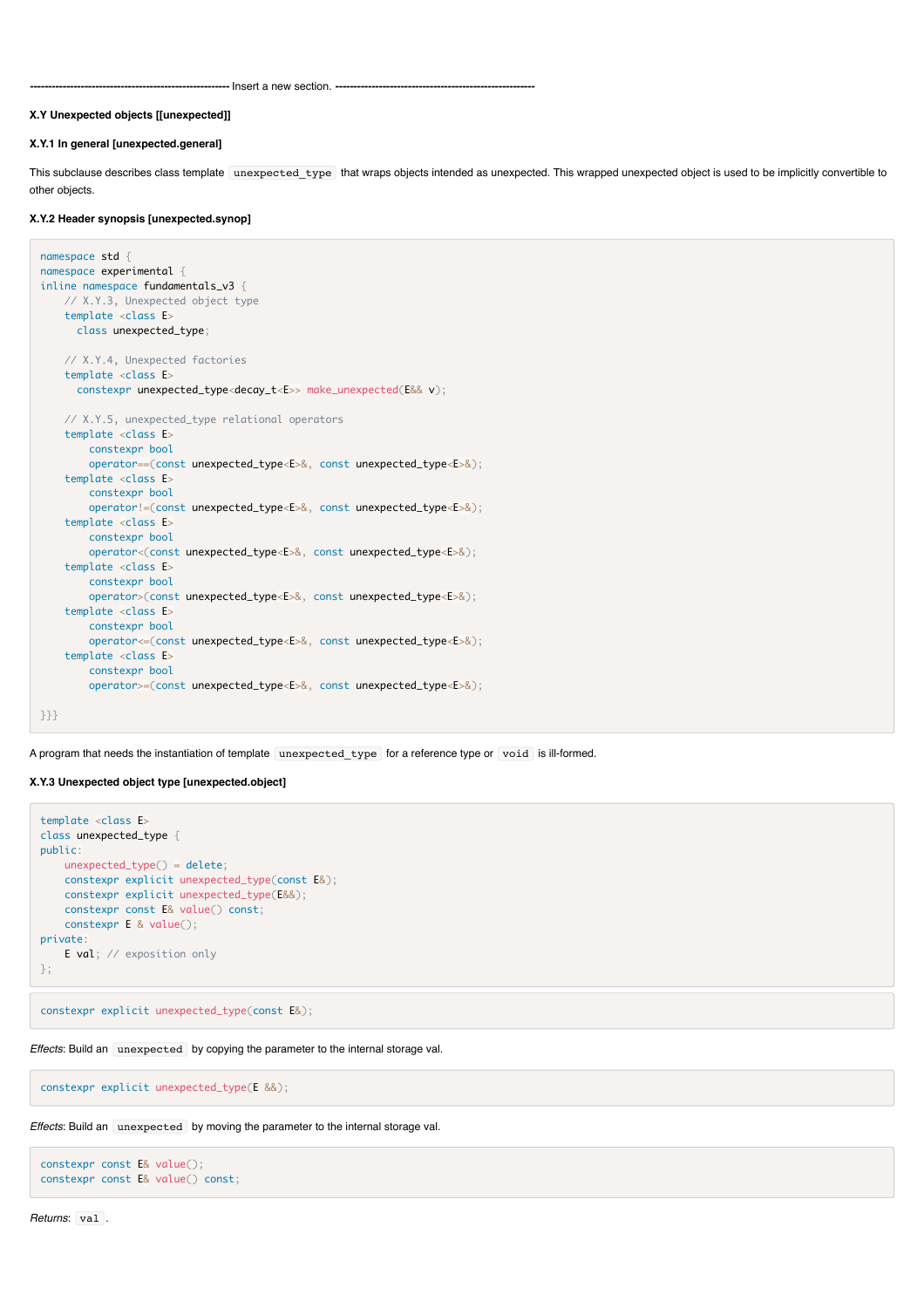#### **X.Y.4 Factories [unexpected.factories]**

```
template <class E>
constexpr unexpected_type<decay_t<E>> make_unexpected(E&& v);
```
*Returns*: unexpected\_type<decay\_t<E>>(v) .

**X.Y.5 Unexpected Relational operators [unexpectedtype.relationalop]**

```
 template <class E>
    constexpr bool operator==(const unexpected_type<E>& x, const unexpected_type<E>& y);
```
*Requires*: E shall meet the requirements of *EqualityComparable*.

*Returns*:  $x.value() == y.value()$ .

*Remarks*: Specializations of this function template, for which x.value() == y.value() is a core constant expression, shall be constexpr functions.

```
 template <class E>
    constexpr bool operator!=(const unexpected_type<E>& x, const unexpected_type<E>& y);
```
*Requires*: E shall meet the requirements of *EqualityComparable*.

```
Returns: x.value() != y.value().
```
*Remarks*: Specializations of this function template, for which x.value() != y.value() is a core constant expression, shall be constexpr functions.

```
 template <class E>
   constexpr bool operator<(const unexpected_type<E>& x, const unexpected_type<E>& y);
```
*Requires*: x.value() < y.value() .

*Returns*: x.value() < y.value() .

*Remarks*: Specializations of this function template, for which x.value() < y.value() is a core constant expression, shall be constexpr functions.

```
 template <class E>
    constexpr bool operator>(const unexpected_type<E>& x, const unexpected_type<E>& y);
```
*Requires*:  $x.value() > y.value()$ .

```
Returns: x.value() > y.value() .
```
*Remarks*: Specializations of this function template, for which x.value() > y.value() is a core constant expression, shall be constexpr functions.

```
 template <class E>
    constexpr bool operator <= (const unexpected_type <E>& x, const unexpected_type <E>& y);
```
*Requires*: x.value() <= y.value() .

*Returns*:  $x.value() \leq y.value()$ .

*Remarks*: Specializations of this function template, for which x.value() <= y.value() is a core constant expression, shall be constexpr functions.

```
 template <class E>
    constexpr bool operator>=(const unexpected_type<E>& x, const unexpected_type<E>& y);
```
*Returns*: !(x < y) .

*-------------------------------------------------------* Insert a new section. *-------------------------------------------------------*

#### **X.Z Expected objects [[expected]]**

#### **X.Z.1 In general [expected.general]**

This sub-clause describes class template expected that represents expected objects. An expected<T,E> object is an object that contains the storage for another object and manages the lifetime of this contained object T, alternatively it could contain the storage for another unexpected object E. The contained object may not be initialized after the expected object has been initialized, and may not be destroyed before the expected object has been destroyed. The initialization state of the contained object is tracked by the expected object.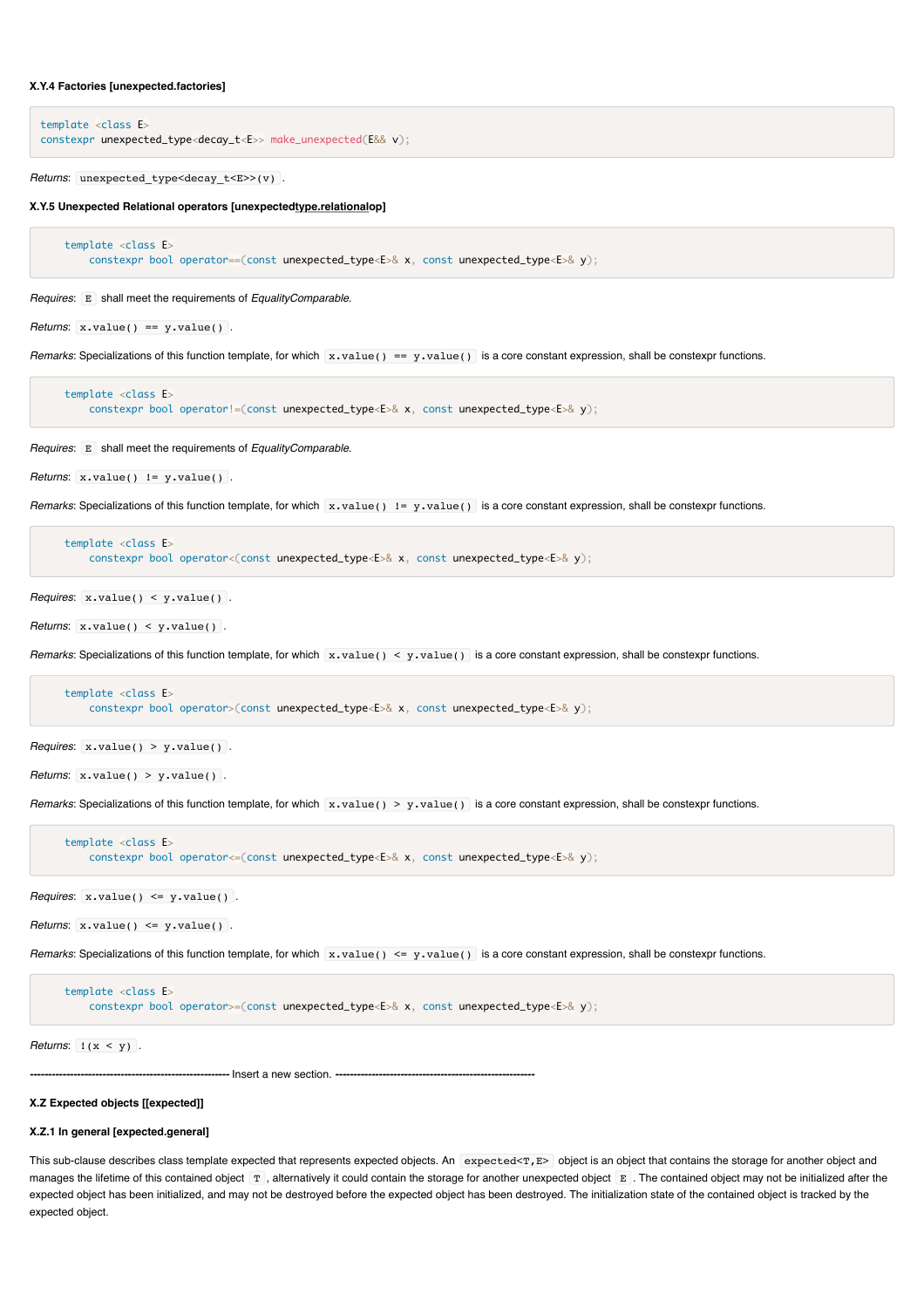namespace std { namespace experimental { inline namespace fundamentals v3 { // X.Z.4, expected for object types template <class T, class E= error\_condition> class expected; // X.Z.5, Specialization for void. template <class E> class expected<void, E>; // X.Z.6, unexpect tag struct unexpect\_t{  $unexpect_t() = delete;$  }; constexpr unexpect\_t unexpect{'implementation defined'}; // X.Z.7, class bad\_expected\_access class bad\_expected\_access; // X.Z.8, Expected relational operators template <class T, class E> constexpr bool operator==(const expected<T,E>&, const expected<T,E>&); template <class T, class E> constexpr bool operator!=(const expected<T,E>&, const expected<T,E>&); template <class T, class E> constexpr bool operator<(const expected<T,E>&, const expected<T,E>&); template <class T, class E> constexpr bool operator>(const expected<T,E>&, const expected<T,E>&); template <class T, class E> constexpr bool operator<=(const expected<T,E>&, const expected<T,E>&); template <class T, class E> constexpr bool operator>=(const expected<T,E>&, const expected<T,E>&); // X.Z.9, Comparison with T template <class T, class E> constexpr bool operator==(const expected<T,E>&, const T&); template <class T, class E> constexpr bool operator==(const T&, const expected<T,E>&); template <class T, class E> constexpr bool operator!=(const expected<T,E>&, const T&); template <class T, class E> constexpr bool operator!=(const T&, const expected<T,E>&); template <class T, class E> constexpr bool operator<(const expected<T,E>&, const T&); template <class T, class E> constexpr bool operator<(const T&, const expected<T,E>&); template <class T, class E> constexpr bool operator<=(const expected<T,E>&, const T&); template <class T, class E> constexpr bool operator<=(const T&, const expected<T,E>&); template <class T, class E> constexpr bool operator>(const expected<T,E>&, const T&); template <class T, class E> constexpr bool operator>(const T&, const expected<T,E>&); template <class T, class E> constexpr bool operator>=(const expected<T,E>&, const T&); template <class T, class E> constexpr bool operator>=(const T&, const expected<T,E>&); // X.Z.10, Comparison with unexpected\_type<E> template <class T, class E> constexpr bool operator==(const expected<T,E>&, const unexpected\_type<E>&); template <class T, class E> constexpr bool operator==(const unexpected\_type<E>&, const expected<T,E>&); template <class T, class E> constexpr bool operator!=(const expected<T,E>&, const unexpected\_type<E>&); template <class T, class E> constexpr bool operator!=(const unexpected\_type<E>&, const expected<T,E>&); template <class T, class E> constexpr bool operator<(const expected<T,E>&, const unexpected\_type<E>&); template <class T, class E> constexpr bool operator<(const unexpected\_type<E>&, const expected<T,E>&); template <class T, class E> constexpr bool operator<=(const expected<T,E>&, const unexpected\_type<E>&);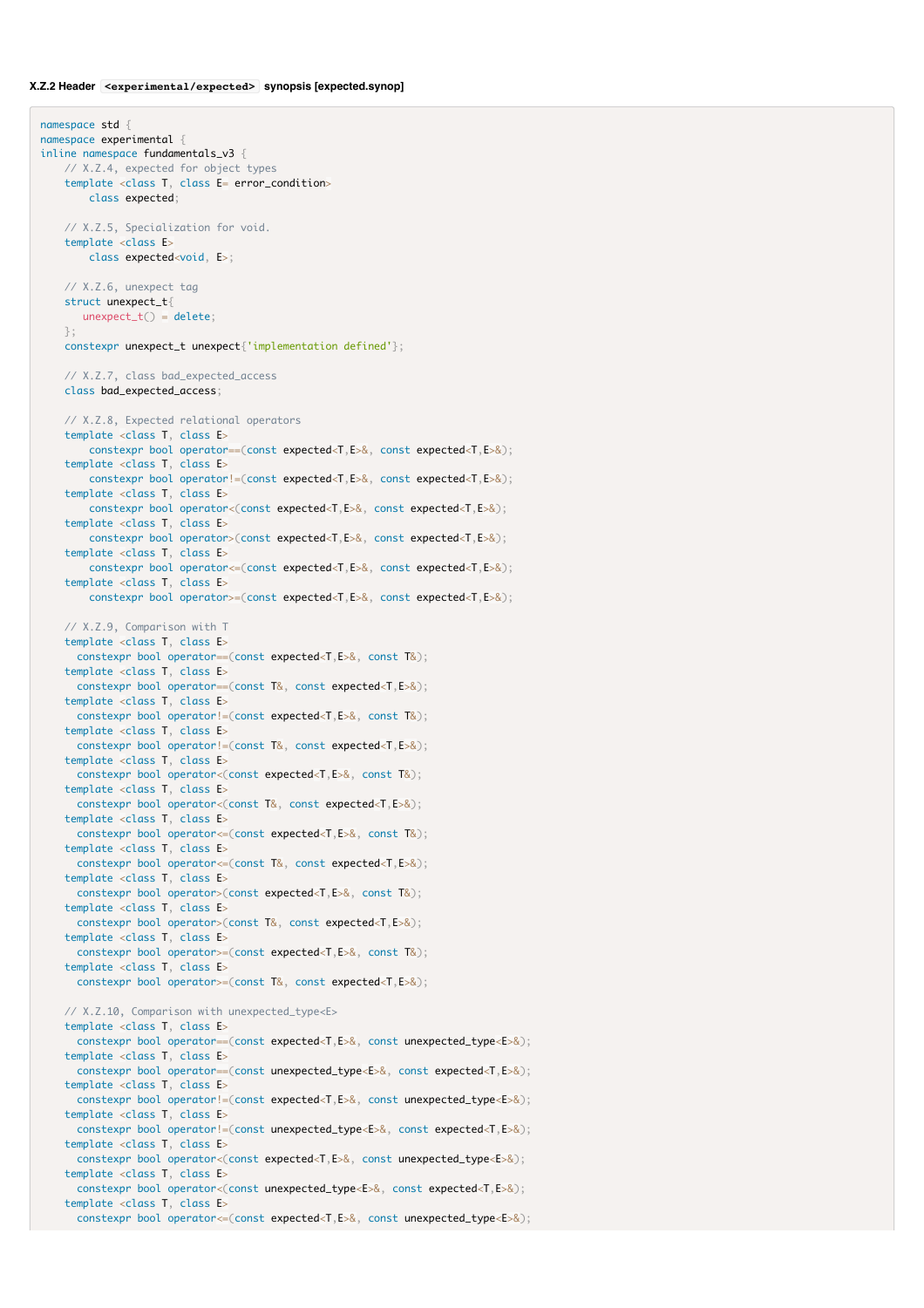```
 template <class T, class E>
       constexpr bool operator<=(const unexpected_type<E>&, const expected<T,E>&);
     template <class T, class E>
      constexpr bool operator>(const expected<T,E>&, const unexpected_type<E>&);
    template <class T, class E>
      constexpr bool operator>(const unexpected_type<E>&, const expected<T,E>&);
    template <class T, class E>
      constexpr bool operator>=(const expected<T,E>&, const unexpected_type<E>&);
    template <class T, class E>
      constexpr bool operator>=(const unexpected_type<E>&, const expected<T,E>&);
    // X.Z.11, Specialized algorithms
    void swap(expected<T,E>&, expected<T,E>&) noexcept(see below);
    // X.Z.12, Factories
   template <class T> constexpr expected<decay t<T>> make expected(T&& v);
     expected<void> make_expected();
    template <class T, class E>
        constexpr expected<T, decay_t<E>> make_expected_from_error(E&& e);
    template <class T, class E, class U>
        constexpr expected<T, E> make_expected_from_error(U&& u);
    template <class F>
        constexpr expected<typename result_type<F>::type>
    make_expected_from_call(F f);
    // X.Z.13, hash support
    template <class T, class E> struct hash<expected<T,E>>;
    template <class E> struct hash<expected<void,E>>;
}}}
```
A program that necessitates the instantiation of template expected  $\tau$ , E> with  $\tau$  for a reference type or for possibly cv-qualified types in place  $t$ , unexpect  $t$  or unexpected type<E> is ill-formed.

#### **X.Z.3 Definitions [expected.defs]**

An instance of expected<T,E> is said to be valued if it contains a value of type  $T$ . An instance of expected<T,E> is said to be unexpected if it contains an object of type E .

#### **X.Y.4 expected for object types [expected.object]**

```
template <class T, class E>
class expected
{
public:
    typedef T value_type;
     typedef E error_type;
     template <class U>
      struct rebind {
        using type = expected<U, error_type>;
      };
    // X.Z.4.1, constructors
    constexpr expected() noexcept(see below);
     expected(const expected&);
    expected(expected&&) noexcept(see below);
    constexpr expected(const T&);
    constexpr expected(T&&);
    template <class... Args>
        constexpr explicit expected(in_place_t, Args&&...);
    template <class U, class... Args>
        constexpr explicit expected(in_place_t, initializer_list<U>, Args&&...);
    constexpr expected(unexpected_type<E> const&);
    template <class Err>
         constexpr expected(unexpected_type<Err> const&);
    template <class... Args>
        constexpr explicit expected(unexpect_t, Args&&...);
    template <class U, class... Args>
         constexpr explicit expected(unexpect_t, initializer_list<U>, Args&&...);
    // X.Z.4.2, destructor
    ~expected();
    // X.Z.4.3, assignment
     expected& operator=(const expected&);
```
 expected& operator=(expected&&) noexcept(see below); template <class U> expected& operator=(U&&);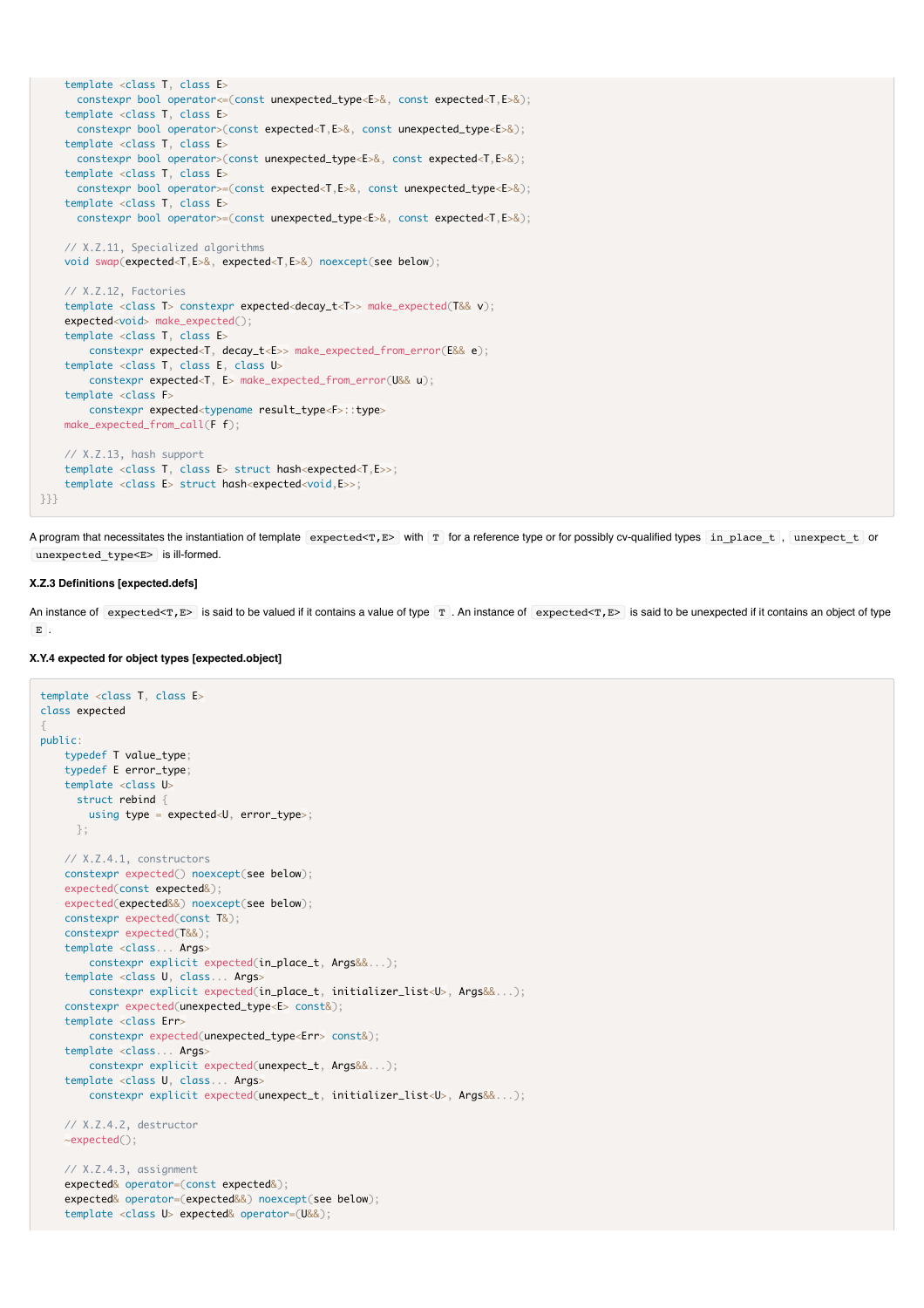```
expected& operator=(const unexpected type<E>&);
     expected& operator=(unexpected_type<E>&&) noexcept(see below);
     template <class... Args>
         void emplace(Args&&...);
     template <class U, class... Args>
         void emplace(initializer_list<U>, Args&&...);
    // X.Z.4.4, swap
    void swap(expected&) noexcept(see below);
    // X.Z.4.5, observers
    constexpr const T* operator ->() const;
   T^* operator \rightarrow \rightarrow \rightarrow \rightarrow constexpr const T& operator *() const&;
    T& operator *() &;
    constexpr const T&& operator *() const &&;
     constexpr T&& operator *() &&;
    constexpr explicit operator bool() const noexcept;
    constexpr bool has_value() const noexcept;
    constexpr const T& value() const&;
    constexpr T& value() &;
    constexpr const T&& value() const &&;
    constexpr T&& value() &&;
    constexpr const E& error() const&;
    E& error() &;
    constexpr E&& error() &&;
     constexpr const E&& error() const &&;
    constexpr unexpected_type<E> get_unexpected() const;
    template <class U>
         constexpr T value_or(U&&) const&;
     template <class U>
         T value_or(U&&) &&;
private:
    bool has_value; // exposition only
    union
\{ value_type val; // exposition only
         error_type err; // exposition only
    };
};
```
Valued instances of expected<T,E> where T and E is of object type shall contain a value of type T or a value of type E within its own storage. This value is referred to as the contained or the unexpected value of the expected object. Implementations are not permitted to use additional storage, such as dynamic memory, to allocate its contained or unexpected value. The contained or unexpected value shall be allocated in a region of the expected  $\leq$   $T$ ,  $E$  storage suitably aligned for the type  $T$  and  $E$ . Members has value , val and err are provided for exposition only. Implementations need not provide those members. has value indicates whether the expected object's contained value has been initialized (and not yet destroyed); when has value is true val points to the contained value, and when it is false err points to the erroneous value.

T and E shall be an object type and shall satisfy the requirements of Destructible .

#### **X.Z.4.1 Constructors [expected.object.ctor]**

constexpr expected() noexcept('see below');

*Effects*: Initializes the contained value as if direct-non-list-initializing an object of type  $T$  with the expression  $T\$ .

```
Postconditions: bool(*this) .
```
*Throws*: Any exception thrown by the default constructor of T.

*Remarks*: The expression inside noexcept is equivalent to: is nothrow default constructible<T>::value .

Remarks: This signature shall not participate in overload resolution unless is default constructible<T>::value .

expected(const expected& rhs);

*Effects*: If bool(rhs) initializes the contained value as if direct-non-list-initializing an object of type T with the expression \*rhs.

If  $1$ bool(rhs) initializes the contained value as if direct-non-list-initializing an object of type  $E$  with the expression rhs.error().

*Postconditions*: bool(rhs) == bool(\*this) .

*Throws:* Any exception thrown by the selected constructor of  $T$  or  $E$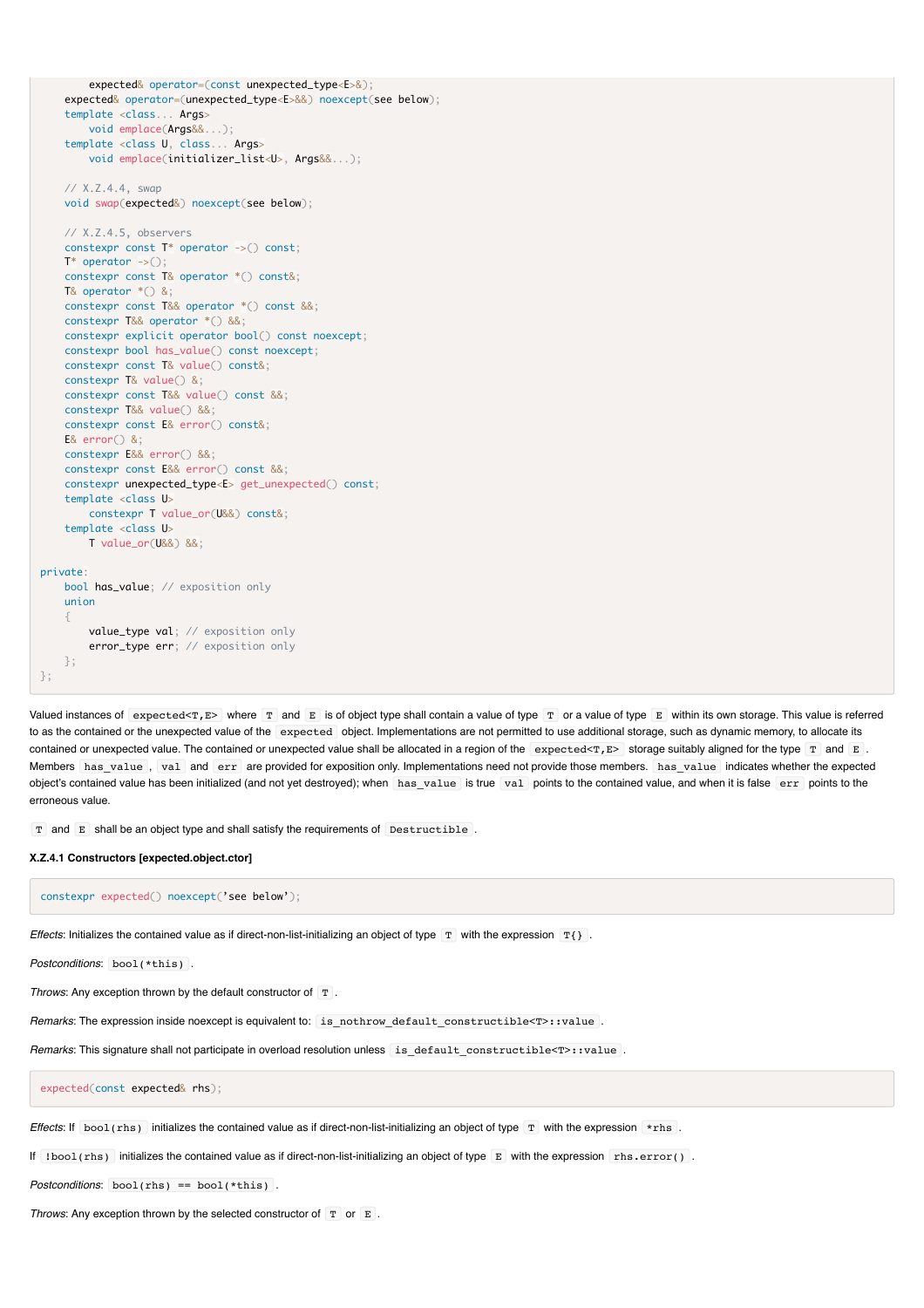Remarks: This signature shall not participate in overload resolution unless is copy constructible<T>::value and is copy constructible<E>::value .

expected(expected && rhs) noexcept('see below');

*Effects*: If bool(rhs) initializes the contained value as if direct-non-list-initializing an object of type T with the expression std::move(\*rhs).

If !bool(rhs) initializes the contained value as if direct-non-list-initializing an object of type E with the expression std::move(rhs.error()) .

*Postconditions*: bool(rhs) == bool(\*this) and bool(rhs) is unchanged.

*Throws*: Any exception thrown by the selected constructor of  $T$  or  $E$ .

*Remarks*: The expression inside noexcept is equivalent to:

is\_nothrow\_move\_constructible<T>::value == type and is\_nothrow\_move\_constructible<E>::value .

*Remarks*: This signature shall not participate in overload resolution unless is\_move\_constructible<T>::value and is\_move\_constructible<E>::value .

constexpr expected(const T& v);

*Effects*: Initializes the contained value as if direct-non-list-initializing an object of type  $T$  with the expression  $V$ .

*Postconditions*: bool(\*this) .

*Throws:* Any exception thrown by the selected constructor of T.

*Remarks*: If T 's selected constructor is a constexpr constructor, this constructor shall be a constexpr constructor.

*Remarks*: This signature shall not participate in overload resolution unless is\_copy\_constructible<T>::value .

constexpr expected(T&& v);

*Effects*: Initializes the contained value as if direct-non-list-initializing an object of type  $T$  with the expression std::move(v).

*Postconditions*: bool(\*this) .

*Throws:* Any exception thrown by the selected constructor of T

*Remarks*: If  $T$  's selected constructor is a constexpr constructor, this constructor shall be a constexpr constructor.

Remarks: This signature shall not participate in overload resolution unless is move constructible<T>::value .

```
template <class... Args>
  constexpr explicit expected(in_place_t, Args&&... args);
```
*Effects*: Initializes the contained value as if direct-non-list-initializing an object of type T with the arguments std::forward<Args>(args)...

*Postconditions*: bool(\*this) .

*Throws*: Any exception thrown by the selected constructor of T.

*Remarks*: If  $T$  's constructor selected for the initialization is a constexpr constructor, this constructor shall be a constexpr constructor.

*Remarks*: This signature shall not participate in overload resolution unless is constructible<T, Args&...>::value .

template <class U, class... Args> constexpr explicit expected(in\_place\_t, initializer\_list<U> il, Args&&... args);

*Effects*: Initializes the contained value as if direct-non-list-initializing an object of type  $T$  with the arguments il, std::forward<Args>(args)...

*Postconditions*: bool(\*this) .

*Throws:* Any exception thrown by the selected constructor of  $T$ .

*Remarks*: The function shall not participate in overload resolution unless: is\_constructible<T, initializer\_list<U>&, Args&&...>::value .

If  $T$  's constructor selected for the initialization is a constexpr constructor, this constructor shall be a constexpr constructor.

*Remarks*: This signature shall not participate in overload resolution unless is constructible<T, initializer list<U>&, Args&&...>::value .

constexpr expected(unexpected\_type<E> const& e);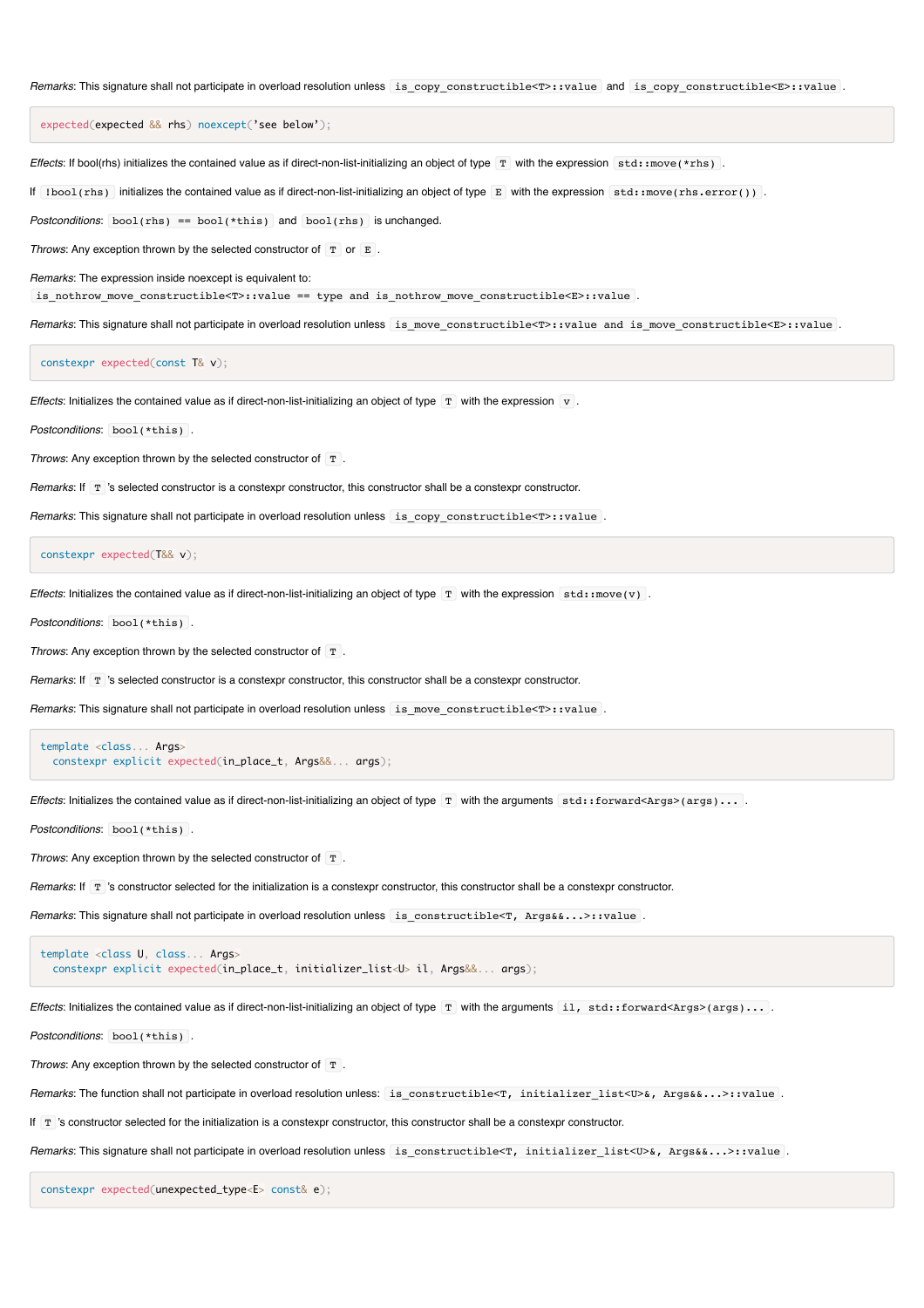*Effects*: Initializes the unexpected value as if direct-non-list-initializing an object of type E with the expression e.value() .

*Postconditions*: ! bool(\*this) .

*Throws*: Any exception thrown by the selected constructor of E .

*Remark*: If E 's selected constructor is a constexpr constructor, this constructor shall be a constexpr constructor.

Remark: This signature shall not participate in overload resolution unless is copy constructible<E>::value .

constexpr expected(unexpected\_type<E>&& e);

*Effects*: Initializes the unexpected value as if direct-non-list-initializing an object of type E with the expression std::move(e.value()).

*Postconditions*: ! bool(\*this) .

*Throws*: Any exception thrown by the selected constructor of E.

*Remark*: If E 's selected constructor is a constexpr constructor, this constructor shall be a constexpr constructor.

Remark: This signature shall not participate in overload resolution unless is move constructible<E>::value .

template <class... Args> constexpr explicit expected(unexpect\_t, Args&&... args);

*Effects*: Initializes the unexpected value as if direct-non-list-initializing an object of type E with the arguments std::forward<Args>(args)... .

*Postconditions*: ! bool(\*this) .

*Throws:* Any exception thrown by the selected constructor of  $E$ 

*Remarks*: If E 's constructor selected for the initialization is a constexpr constructor, this constructor shall be a constexpr constructor.

*Remarks*: This signature shall not participate in overload resolution unless is constructible<E, Args&&...>::value .

template <class U, class... Args> constexpr explicit expected(unexpect\_t, initializer\_list<U> il, Args&&... args);

*Effects*: Initializes the unexpected value as if direct-non-list-initializing an object of type E with the arguments il, std::forward<Args>(args)...

*Postconditions*: ! bool(\*this) .

*Throws*: Any exception thrown by the selected constructor of E .

*Remarks*: The function shall not participate in overload resolution unless: is\_constructible<E, initializer\_list<U>&, Args&&...>::value .

If E 's constructor selected for the initialization is a constexpr constructor, this constructor shall be a constexpr constructor.

*Remarks*: This signature shall not participate in overload resolution unless is constructible<E, initializer list<U>&, Args&&...>::value .

#### **X.Z.4.2 Destructor [expected.object.dtor]**

#### ~expected();

*Effects*: If is trivially destructible<T>::value != true and bool(\*this) , calls val->T::-T() . If is trivially destructible<E>::value != true and ! (bool(\*this) , calls  $err->E::E()$  .

*Remarks*: If is\_trivially\_destructible<T>::value and is\_trivially\_destructible<E>::value then this destructor shall be a trivial destructor.

#### **X.2.4.3 Assignment [expected.object.assign]**

expected<T,E>& operator=(const expected<T,E>& rhs);

*Requires*: is\_nothrow\_copy\_constructible<E>::value && is\_nothrow\_move\_constructible<E>::value is true

#### *Effects*:

If  $!$  bool(\*this) and  $!$  bool(rhs), do nothing;

otherwise, if  $bool(*this)$  and  $bool(rhs)$ , assigns \*rhs to the contained value val;

otherwise, if ! bool(\*this) and ! bool(rhs) , assigns rhs.error() to the contained value err ;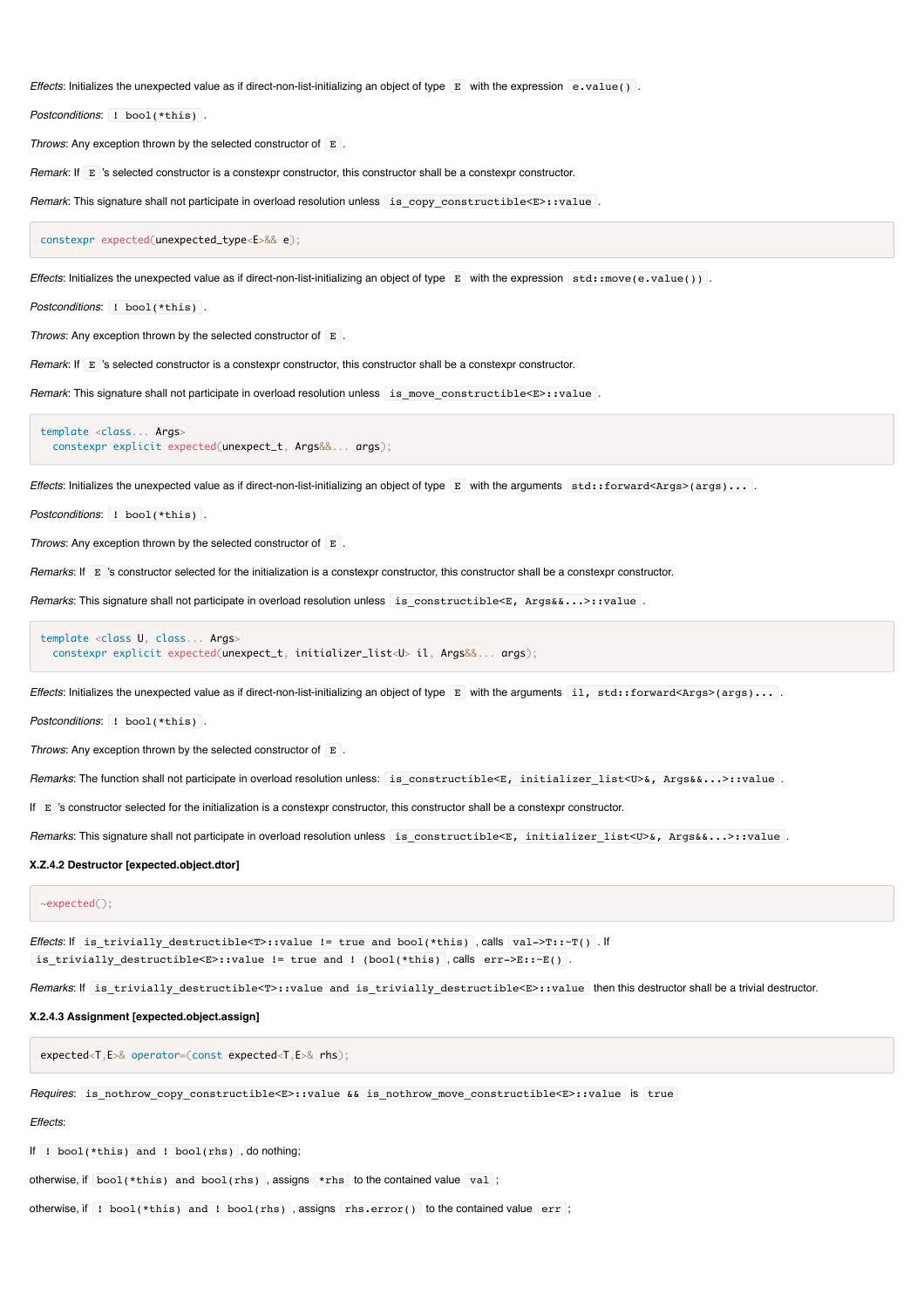otherwise, if bool(\*this) and ! bool(rhs) ,

- $\bullet$  destroys the contained value by calling  $\overline{val}$ ->T:: $\overline{r()}$ .
- $\bullet$  initializes the contained value as if direct-non-list-initializing an object of type  $\mathbb E$  with  $\mathbb E$  rhs.error() ;

otherwise ! (bool(\*this) and bool(rhs)

if is\_nothrow\_copy\_constructible<T>::value

- destroys the contained value by calling  $err->E:-E($ )
- initializes the contained value as if direct-non-list-initializing an object of type  $T$  with  $*$ rhs;

otherwise, if is\_nothrow\_move\_constructible<T>::value

- constructs a new  $T$  tmp on the stack from  $*$ rhs,
- destroys the contained value by calling  $err->E::E()$ ,
- initializes the contained value as if direct-non-list-initializing an object of type  $T$  with  $\text{tmp}$ ;

otherwise as is\_nothrow\_move\_constructible<E>::value

- move constructs a new  $E$  tmp on the stack from  $\text{this-error}()$  (which can't throw as  $E$  is nothrow-move-constructible),
- destroys the contained value by calling  $err->E:-E()$ ,
- initializes the contained value as if direct-non-list-initializing an object of type  $\boxed{T}$  with  $*_{\text{rhs}}$ . Either,
	- $\circ$  The constructor didn't throw, so mark the expected as holding a  $\boxed{T}$  (which can't throw), or
	- The constructor did throw, so move-construct the E from the stack tmp back into the expected storage (which can't throw as E is nothrow-move-constructible), and rethrow the exception.

*Returns*: \*this .

*Postconditions*: bool(rhs) == bool(\*this) .

*Exception Safety*: If any exception is thrown, the values of bool(\*this) and bool(rhs) remain unchanged.

If an exception is thrown during the call to  $T$  's copy constructor, no effect.

If an exception is thrown during the call to T 's copy assignment, the state of its contained value is as defined by the exception safety guarantee of T 's copy assignment.

#### *Remarks*: This signature shall not participate in overload resolution unless

is copy constructible<T>::value and is copy assignable<T>::value and is copy constructible<E>::value and is copy assignable<E>::value .

expected<T,E>& operator=(expected<T,E>&& rhs) noexcept(/\*see below\*/);

#### *Effects*:

If ! bool(\*this) and ! bool(rhs) , do nothing;

otherwise, if bool(\*this) and bool(rhs) , assigns \*move(rhs) to the contained value val ;

otherwise, if ! bool(\*this) and ! bool(rhs) , assigns move(rhs).error() to the contained value err ;

```
otherwise, if bool(*this) and ! bool(rhs) ,
```
- destroys the contained value by calling  $\boxed{\text{val}\text{-}\text{-}\text{-}\text{-}\text{-}\text{-}\text{-}\text{-}\text{-}\text{-}\text{-}\text{-}\text{-}}$
- initializes the contained value as if direct-non-list-initializing an object of type  $E$  with move(rhs).error();

otherwise ! (bool(\*this) and bool(rhs)

if is\_nothrow\_move\_constructible<T>::value

- destroys the contained value by calling  $err->E::E()$ ,
- initializes the contained value as if direct-non-list-initializing an object of type  $T$  with  $*$ move(rhs);

otherwise as is nothrow move constructible<E>::value

- $\bullet$  move constructs a new E tmp on the stack from this.error() (which can't throw as E is nothrow-move-constructible),
- destroys the contained value by calling  $err->E::E()$ ,
- $\bullet$  initializes the contained value as if direct-non-list-initializing an object of type  $\bar{T}$  with  $\star$ move(rhs). Either,
	- $\circ$  The constructor didn't throw, so mark the expected as holding a  $\boxed{T}$  (which can't throw), or
	- The constructor did throw, so move-construct the E from the stack tmp back into the expected storage (which can't throw as E is nothrow-move-constructible), and rethrow the exception.

*Returns*: \*this .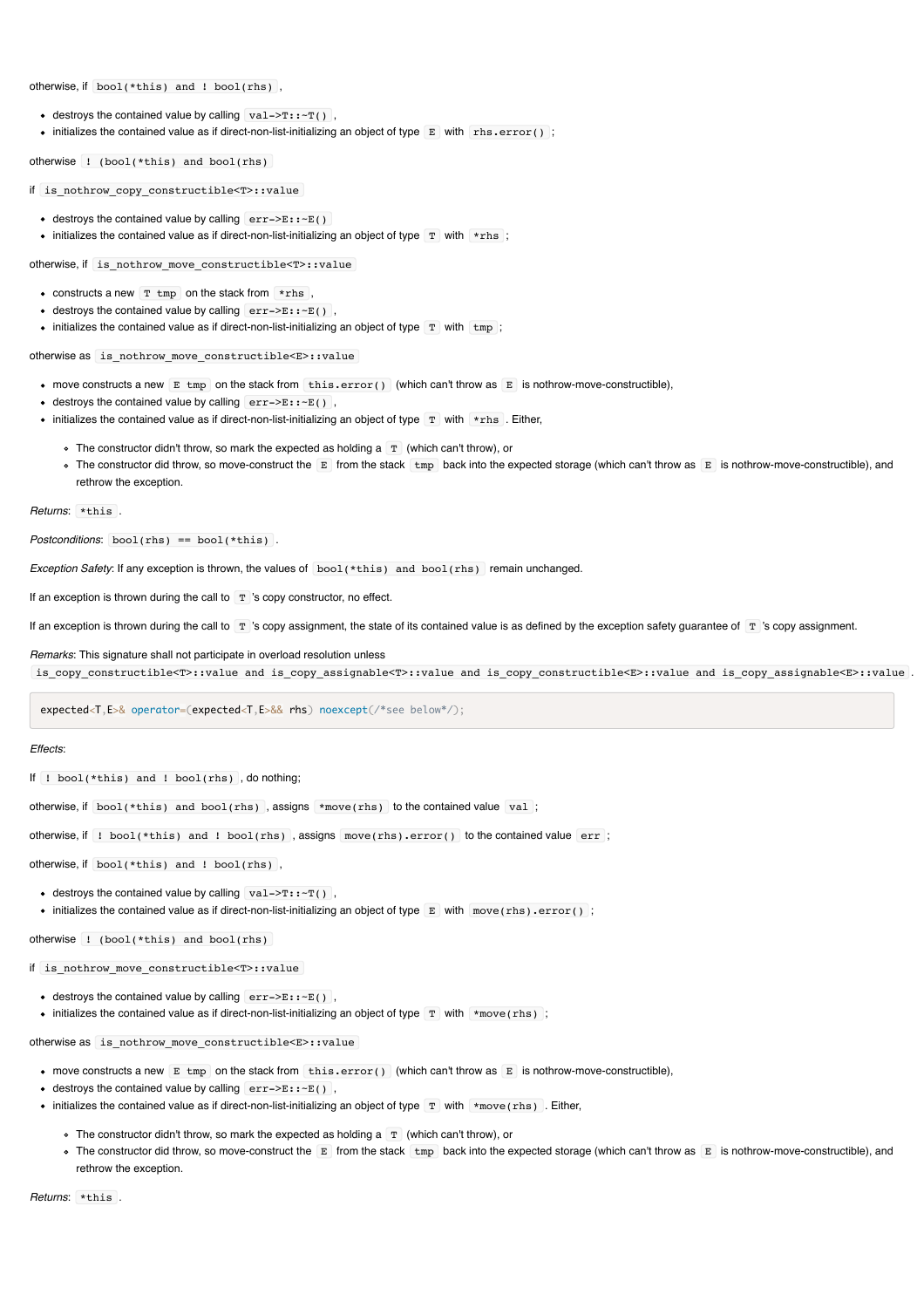*Postconditions*: bool(rhs) == bool(\*this) .

*Remarks*: The expression inside noexcept is equivalent to:

is nothrow move assignable<T>::value && is nothrow move constructible<T>::value && is nothrow move assignable<E>::value && is nothrow mo

*Exception Safety*: If any exception is thrown, the values of bool(\*this) and bool(rhs) remain unchanged.

If an exception is thrown during the call to  $T$  's copy constructor, no effect.

If an exception is thrown during the call to  $T$  's copy assignment, the state of its contained value is as defined by the exception safety quarantee of  $T$  's copy assignment.

#### *Remarks*: This signature shall not participate in overload resolution unless

is\_move\_constructible<T>::value and is\_move\_assignable<T>::value and is\_move\_constructible<E>::value and is\_move\_assignable<E>::value .

template <class U> expected<T,E>& operator=(U&& v);

#### **TODO reword this operation to take in account the never empty warranties**

#### *Effects*:

If  $bool(*this)$ , assigns  $forward< U>(v)$  to the contained value val;

otherwise, if is\_nothrow\_move\_constructible<T>::value

- destroys the contained value by calling  $err->E::E()$ ,
- initializes the contained value as if direct-non-list-initializing an object of type  $T$  with forward<U>(v);

otherwise as is\_nothrow\_move\_constructible<E>::value

- move constructs a new  $E$  tmp on the stack from this.error() (which can't throw as  $E$  is nothrow-move-constructible),
- $\bullet$  destroys the contained value by calling  $err = >E : r \in E$
- initializes the contained value as if direct-non-list-initializing an object of type  $T$  with forward<U>(v). Either,
	- $\circ$  The constructor didn't throw, so mark the expected as holding a  $\boxed{T}$  (which can't throw), or
	- The constructor did throw, so move-construct the E from the stack tmp back into the expected storage (which can't throw as E is nothrow-move-constructible), and rethrow the exception.

*Returns*: \*this .

*Postconditions*: bool(\*this) .

*Exception Safety*: If any exception is thrown, the value of **bool**(\*this) remain unchanged.

If an exception is thrown during the call to  $T$  's copy constructor, no effect.

If an exception is thrown during the call to T 's copy assignment, the state of its contained value is as defined by the exception safety guarantee of T 's copy assignment.

*Remarks*:

This signature shall not participate in overload resolution unless is\_same<T,U>::value and is\_nothrow\_constructible<T, Args...>::value .

[Note: The reason to provide such generic assignment and then constraining it so that effectively  $T = U$  is to guarantee that assignment of the form  $o = \{\}$  is unambiguous. —end note]

expected<T,E>& operator=(unexpected\_type<E>& e);

#### **TODO reword this operation to take in account the never empty warranties**

*Effects*: If ! bool(\*this) assigns std::forward<E>(e.value()) to the contained value; otherwise destroys the contained value by calling val->T::~T() and initializes the contained value as if direct-non-list-initializing object of type E with std::forward<unexpected\_type<E>>(e).value() .

*Returns*: \*this .

*Postconditions*: ! bool(\*this) .

*Exception Safety*: If any exception is thrown, value of valued remains unchanged. If an exception is thrown during the call to  $\bar{T}$  's constructor, the state of v is determined by exception safety quarantee of  $\Gamma$  's constructor. If an exception is thrown during the call to  $\Gamma$  's assignment, the state of  $\text{val}$  and  $\text{v}$  is determined by exception safety quarantee of  $T$  's assignment.

*Remarks*: This signature shall not participate in overload resolution unless is\_copy\_constructible<E>::value and is\_assignable<E&, E>::value .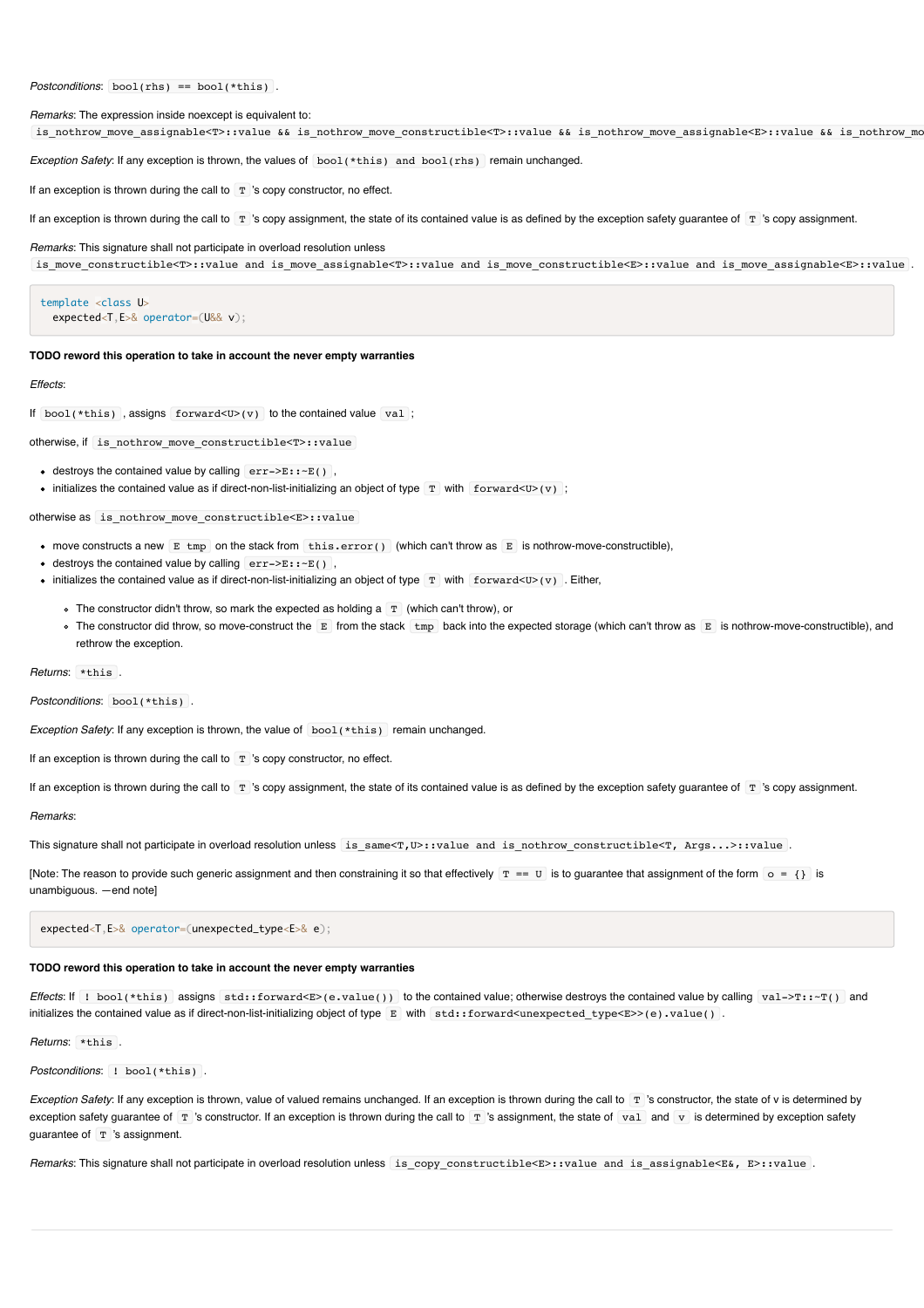template <class... Args> void emplace(Args&&... args);

*Effects*: if bool(\*this), assigns the contained value value at as if constructing an object of type T with the arguments std::forward<Args>(args)...; otherwise, destroys the contained value by calling  $\ket{err}$ - $\ket{E: -E}$  and initializes the contained value as if constructing an object of type  $\boxed{T}$  with the arguments std::forward<Args>(args)... .

*Postconditions*: bool(\*this) .

*Exception Safety*: If an exception is thrown during the call to  $\Gamma$  's assignment, nothing changes.

*Throws*: Any exception thrown by the selected assignment of T.

*Remarks*: This signature shall not participate in overload resolution unless is\_no\_throw\_constructible<T, Args&&...>::value .

```
template <class U, class... Args>
  void emplace(initializer_list<U> il, Args&&... args);
```
*Effects*: if bool(\*this), assigns the contained value val as if constructing an object of type T with the arguments il, std::forward<Args>(args)..., otherwise destroys the contained value by calling  $err->E:-E()$  and initializes the contained value as if constructing an object of type  $T$  with the arguments il, std::forward<Args>(args)....

*Postconditions*: bool(\*this) .

*Exception Safety*: If an exception is thrown during the call to T 's assignment nothing changes.

*Throws*: Any exception thrown by the selected assignment of T.

*Remarks*: The function shall not participate in overload resolution unless: is no throw constructible<T, initializer list<U>&, Args&&...>::value .

#### **X.Z.4.4 Swap [expected.object.swap]**

void swap(expected<T,E>& rhs) noexcept(/\*see below\*/);

#### **TODO reword this operation to take in account the never empty warranties**

*Effects*: if bool(\*this) and bool(rhs) , calls swap(val, rhs.val) , otherwise if ! bool(\*this) and ! bool(rhs) , calls swap(err, rhs.err) , otherwise if bool(\*this) and ! bool(rhs) , initializes a temporary variable e by direct-initialization with std::move(rhs.err)) , initializes the contained value of rhs by directinitialization with std::move(\*(\*this)) , initializes the expected value of \*this by direct-initialization with std::move(rhs.err) and swaps has\_value and rhs.has\_value , otherwise calls to rhs.swap(\*this) .

*Exception Safety*: TBC

*Throws*: Any exceptions that the expressions in the Effects clause throw.

*Remarks*: The expression inside noexcept is equivalent to:

is\_nothrow\_move\_constructible<T>::value and noexcept(swap(declval<T&>(), declval<T&>())) and is\_nothrow\_move\_constructible<E>::value and

*Remarks*: The function shall not participate in overload resolution unless: LValues of type T shall be Swappable , is\_move\_constructible<T>::value , LValues of type E shall be Swappable and is move constructible<T>::value .

#### **X.2.4.5 Observers [expected.object.observe]**

```
constexpr const T* operator->() const;
T* operator->();
```
*Requires*: bool(\*this) .

*Returns*: &val .

*Remarks*: Unless T is a user-defined type with overloaded unary operator &, the first function shall be a constexpr function.

```
constexpr const T& operator *() const&;
T& operator *() &;
```
*Requires*: bool(\*this) .

*Returns*: val .

*Remarks*: The first function shall be a constexpr function.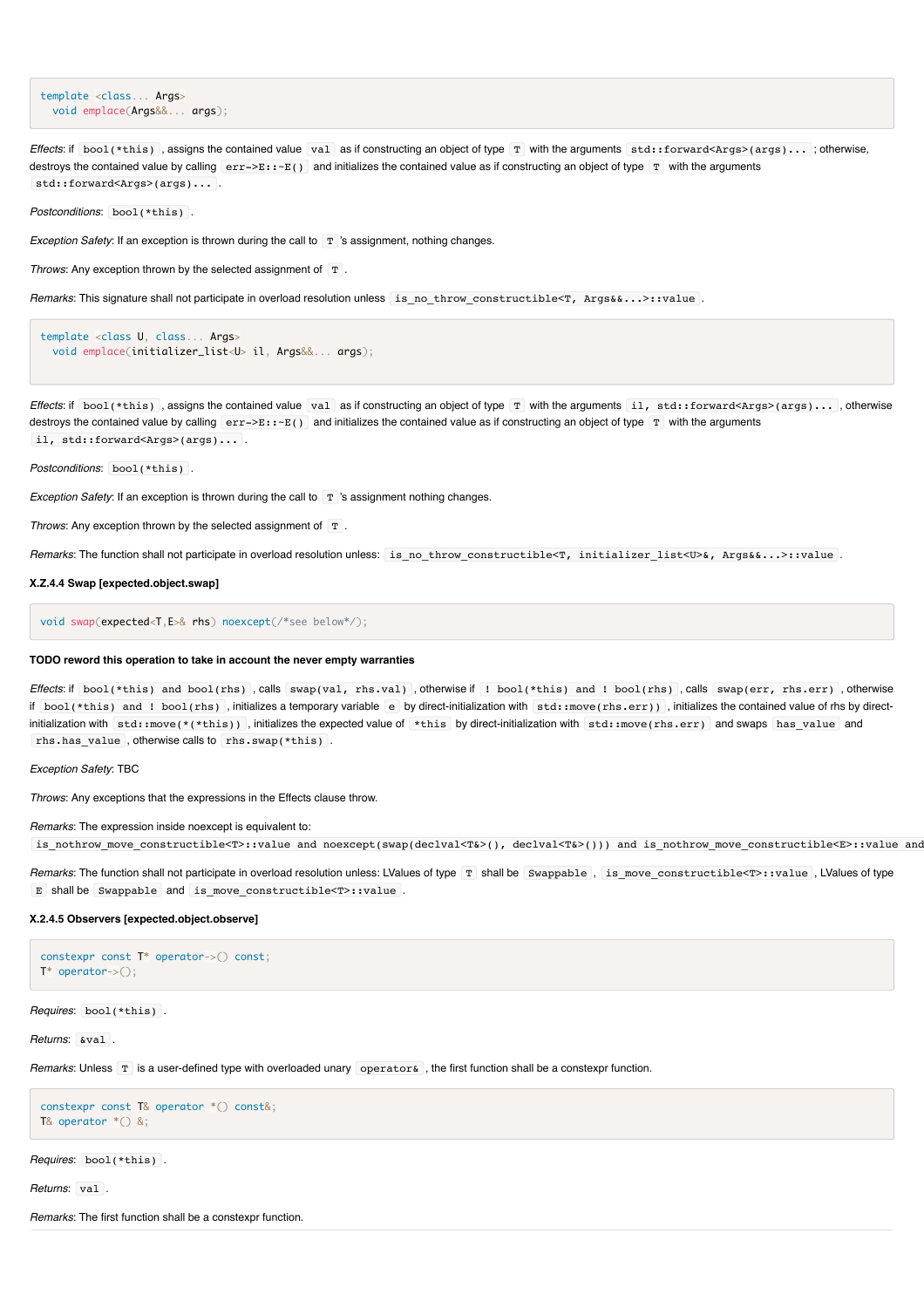```
constexpr T&& operator *() &&;
constexpr const T&& operator *() const&&;
```
*Requires*: bool(\*this) .

*Returns*: move(val).

*Remarks*: This function shall be a constexpr function.

constexpr explicit operator bool() noexcept;

*Returns*: has\_value .

*Remarks*: This function shall be a constexpr function.

constexpr const T& value() const&; constexpr T& value() &;

Returns: val, if bool(\*this).

*Throws*:

• Otherwise bad\_expected\_access(err) if ! bool(\*this) .

*Remarks*: The first and third functions shall be constexpr functions.

constexpr T&& value() &&; constexpr const T&& value() const&&;

Returns: move(val), if bool(\*this).

*Throws*:

• Otherwise bad\_expected\_access(err) if ! bool(\*this) .

*Remarks*: The first and third functions shall be constexpr functions.

```
constexpr const E& error() const&;
constexpr E& error() &;
```
*Requires*: ! bool(\*this) .

*Returns*: err .

*Remarks*: The first function shall be a constexpr function.

```
constexpr E&& error() &&;
constexpr const E&& error() const &&;
```
*Requires*: ! bool(\*this) .

*Returns*: move(err) .

*Remarks*: The first function shall be a constexpr function.

constexpr unexpected\_type<E> get\_unexpected() const;

*Requires*: ! bool(\*this).

*Returns*: make\_unexpected(err) .

template <class U> constexpr T value\_or(U&& v) const&;

*Returns*: bool(\*this) ? \*\*this : static\_cast<T>(std::forward<U>(v)) .

*Exception Safety*: If has\_value and exception is thrown during the call to T 's constructor, the value of has\_value and v remains unchanged and the state of val is determined by the exception safety guarantee of the selected constructor of T . Otherwise, when exception is thrown during the call to T 's constructor, the value of \*this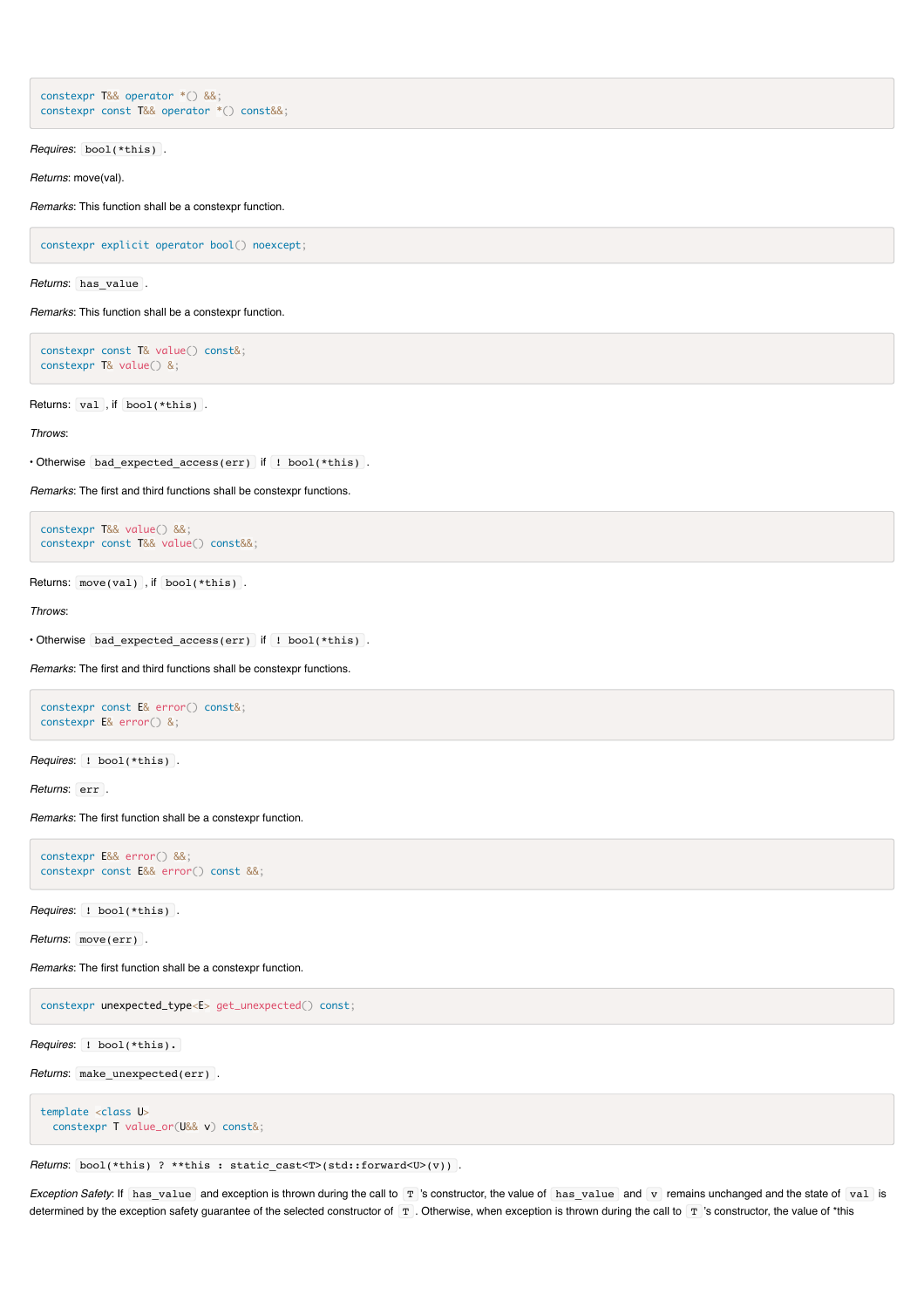remains unchanged and the state of  $\overline{v}$  is determined by the exception safety guarantee of the selected constructor of  $\overline{T}$ .

*Throws:* Any exception thrown by the selected constructor of  $T$ .

*Remarks*: If both constructors of T which could be selected are constexpr constructors, this function shall be a constexpr function.

*Remarks*: The function shall not participate in overload resolution unless: is\_copy\_constructible<T>::value and is\_convertible<U&&, T>::value .

```
template <class U>
  T value_or(U&& v) &&;
```
*Returns*: bool(\*this) ? std::move(\*\*this) : static\_cast<T>(std::forward<U>(v)).

*Exception Safety*: If has value and exception is thrown during the call to T 's constructor, the value of has value and v remains unchanged and the state of val is determined by the exception safety quarantee of the  $T$  's constructor.

Otherwise, when exception is thrown during the call to  $T$  's constructor, the value of  $*$ this remains unchanged and the state of  $v$  is determined by the exception safety quarantee of the selected constructor of  $T$ .

*Throws*: Any exception thrown by the selected constructor of T.

*Remarks*: The function shall not participate in overload resolution unless: is\_move\_constructible<T>::value and is\_convertible<U&&, T>::value .

#### **X.Z.6 expected for void [expected.object.void]**

```
template <class E>
class expected<void, E>
{
public:
    typedef void value_type;
     typedef E error_type;
    template <class U>
      struct rebind {
         typedef expected<U, error_type> type;
      };
    // ??, constructors
    constexpr expected() noexcept;
    expected(const expected&);
    expected(expected&&) noexcept(see below);
    constexpr explicit expected(in_place_t);
    constexpr expected(unexpected_type<E> const&);
    template <class Err>
       constexpr expected(unexpected_type<Err> const&);
    // ??, destructor
    ~expected();
    // ??, assignment
    expected& operator=(const expected&);
    expected& operator=(expected&&) noexcept(see below);
    void emplace();
     // ??, swap
    void swap(expected&) noexcept(see below);
    // ??, observers
    constexpr explicit operator bool() const noexcept;
    constexpr bool has_value() const noexcept;
    void value() const;
    constexpr const E& error() const&;
    constexpr E& error() &;
    constexpr E&& error() &&;
    constexpr unexpected_type<E> get_unexpected() const;
private:
   bool has_value; // exposition only
    union
     {
         unsigned char dummy; // exposition only
         error_type err; // exposition only
    };
};
```
**TODO: Describe the functions**

**X.Z.7 unexpect tag [expected.unexpect]**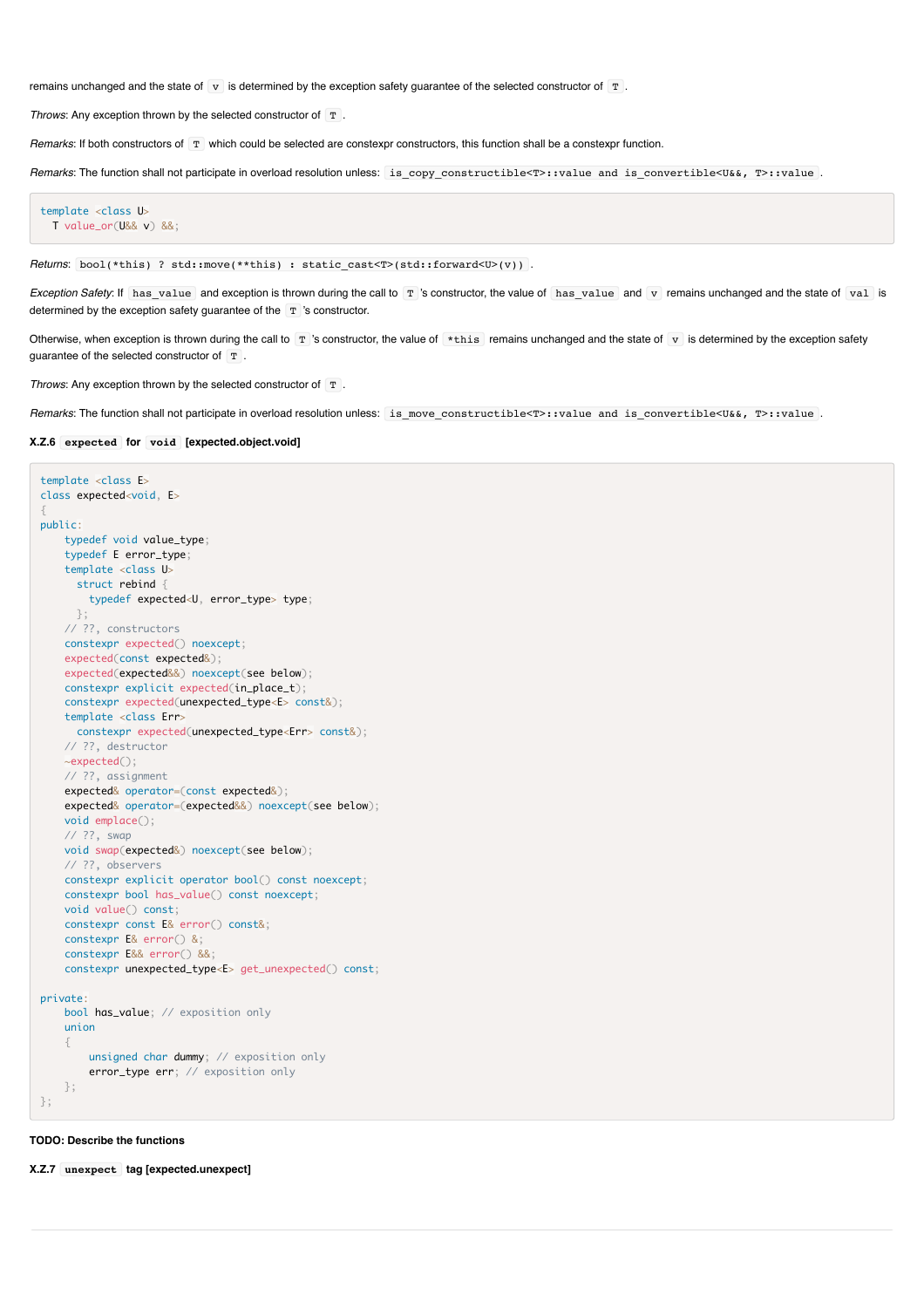```
struct unexpect_t;
constexpr unexpect_t unexpect;
```
#### **X.Z.8 Template Class bad\_expected\_access [expected.badexpectedaccess]**

```
template <class E>
class bad_expected_access : public logic_error {
public:
    explicit bad_expected_access(E);
    constexpr error_type const& error() const;
     error_type& error();
};
```
The template class bad expected access defines the type of objects thrown as exceptions to report the situation where an attempt is made to access the value of a unexpected expected object.

bad\_expected\_access::bad\_expected\_access(E e);

*Effects*: Constructs an object of class bad\_expected\_access storing the parameter.

```
constexpr const E& bad_expected_access::error() const;
E& bad_expected_access::error();
```
*Returns*: The stored error.

*Remarks*: The first function shall be a constexpr function.

**X.Z.8 Expected Relational operators [expected.relational\_op]**

```
 template <class T, class E>
   constexpr bool operator==(const expected<T,E>& x, const expected<T,E>& y);
```
*Requires*: T and unexpected\_type<E> shall meet the requirements of *EqualityComparable*.

*Returns*: If  $bool(x)$  !=  $bool(y)$ , false; otherwise if  $bool(x) == false$ , x.get\_unexpected() == y.get\_unexpected(); otherwise \*x == \*y.

*Remarks*: Specializations of this function template, for which \*x == \*y and x.get\_unexpected() == y.get\_unexpected() are core constant expression, shall be constexpr functions.

 template <class T, class E> constexpr bool operator!=(const expected<T,E>& x, const expected<T,E>& y);

*Requires*: T and unexpected\_type<E> shall meet the requirements of *EqualityComparable*.

*Returns*: If  $\text{bool}(x)$  !=  $\text{bool}(y)$ , true; otherwise if  $\text{bool}(x)$  == false, x.get unexpected() != y.get unexpected() ; otherwise \*x != \*y .

*Remarks*: Specializations of this function template, for which \*x != \*y and x.get\_unexpected() != y.get\_unexpected() are core constant expression, shall be constexpr functions.

```
 template <class T, class E>
    constexpr bool operator<(const expected<T,E>& x, const expected<T,E>& y);
```
*Requires*: \*x < \*y and x.get\_unexpected() < y.get\_unexpected() shall be well-formed and its result shall be convertible to bool .

*Returns*: If !x && y , false; otherwise, if x && &y , true; otherwise, if &x && &y , x.get\_unexpected() < y.get\_unexpected() ; otherwise \*x < \*y .

*Remarks*: Specializations of this function template, for which \*x < \*y and x.get\_unexpected() < y.get\_unexpected() are core constant expression, shall be constexpr functions.

```
 template <class T, class E>
     constexpr bool operator>(const expected<T,E>& x, const expected<T,E>& y);
```
*Requires*: \*x > \*y and x.get\_unexpected() > y.get\_unexpected() shall be well-formed and its result shall be convertible to bool .

*Returns*: If x && &y , true; otherwise, if !x && y , false; otherwise, if &x && &y , x.get\_unexpected() > y.get\_unexpected() ; otherwise \*x > \*y .

*Remarks*: Specializations of this function template, for which \*x > \*y and x.get unexpected() > y.get unexpected() are core constant expression, shall be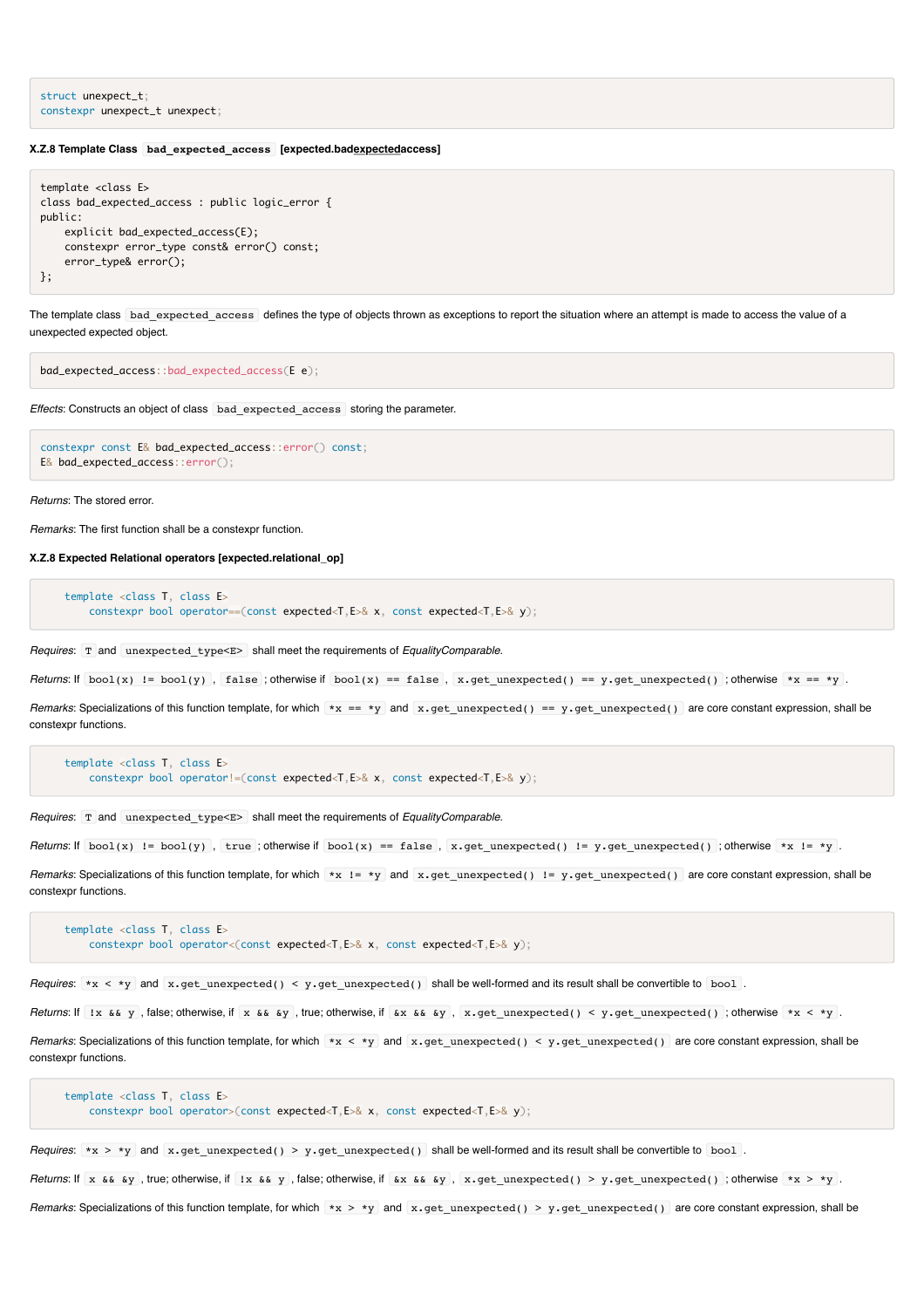```
 template <class T, class E>
    constexpr bool operator<=(const expected<T,E>& x, const expected<T,E>& y);
```
*Requires*: \*x <= \*y and x.get\_unexpected() <= y.get\_unexpected() shall be well-formed and its result shall be convertible to bool.

*Returns*: If !x && y , false; otherwise, if x && &y , true; otherwise, if &x && &y , x.get\_unexpected() <= y.get\_unexpected() ; otherwise \*x <= \*y .

*Remarks*: Specializations of this function template, for which \*x > \*y and x.get\_unexpected() > y.get\_unexpected() are core constant expression, shall be constexpr functions.

```
 template <class T, class E>
    constexpr bool operator>=(const expected<T,E>& x, const expected<T,E>& y);
```
*Requires*: \*x >= \*y and x.get unexpected() >= y.get unexpected() shall be well-formed and its result shall be convertible to bool.

*Returns*: If x && &y, true; otherwise, if !x && y, false; otherwise, if &x && &y, x.get\_unexpected() >= y.get\_unexpected(); otherwise \*x >= \*y.

*Remarks*: Specializations of this function template, for which \*x > \*y and x.get\_unexpected() > y.get\_unexpected() are core constant expression, shall be constexpr functions.

**X.Z.9 Comparison with T [expected.comparison\_T]**

```
 template <class T, class E> constexpr bool operator==(const expected<T,E>& x, const T& v);
 template <class T, class E> constexpr bool operator==(const T& v, const expected<T,E>& x);
```
*Returns*:  $bool(x)$  ?  $x == v$  : false.

 template <class T, class E> constexpr bool operator!=(const expected<T,E>& x, const T& v); template <class T, class E> constexpr bool operator!=(const T& v, const expected<T,E>& x);

*Returns*: bool(x) ? \*x != v : false.

template <class T, class E> constexpr bool operator<(const expected<T,E>& x, const T& v);

*Returns*:  $\text{bool}(x)$  ? \*x < v : false .

template <class T, class E> constexpr bool operator<(const T& v, const expected<T,E>& x);

*Returns*:  $\text{bool}(x)$  ?  $y \leq x$  : true

template <class T, class E> constexpr bool operator<=(const expected<T,E>& x, const T& v);

*Returns*:  $bool(x)$  ? \*x <= v : false.

template <class T, class E> constexpr bool operator<=(const T& v, const expected<T,E>& x);

*Returns*:  $\begin{bmatrix} \text{bool}(x) \\ \text{?} \end{bmatrix}$   $\begin{bmatrix} x & - & *x \\ \text{?} \end{bmatrix}$  : true.

template <class T, class E> constexpr bool operator>(const expected<T,E>& x, const T& v);

*Returns*:  $\text{bool}(x)$  ? \* $x > y$  : true.

template <class T, class E> constexpr bool operator>(const T& v, const expected<T,E>& x);

*Returns*:  $\text{bool}(x)$  ?  $v > *x$  : false.

template <class T, class E> constexpr bool operator>=(const expected<T,E>& x, const T& v);

*Returns*:  $bool(x)$  ? \*x >= v : true.

template  $\leq$ class T, class E> constexpr bool operator>=(const T& v, const expected $\leq$ T, E>& x);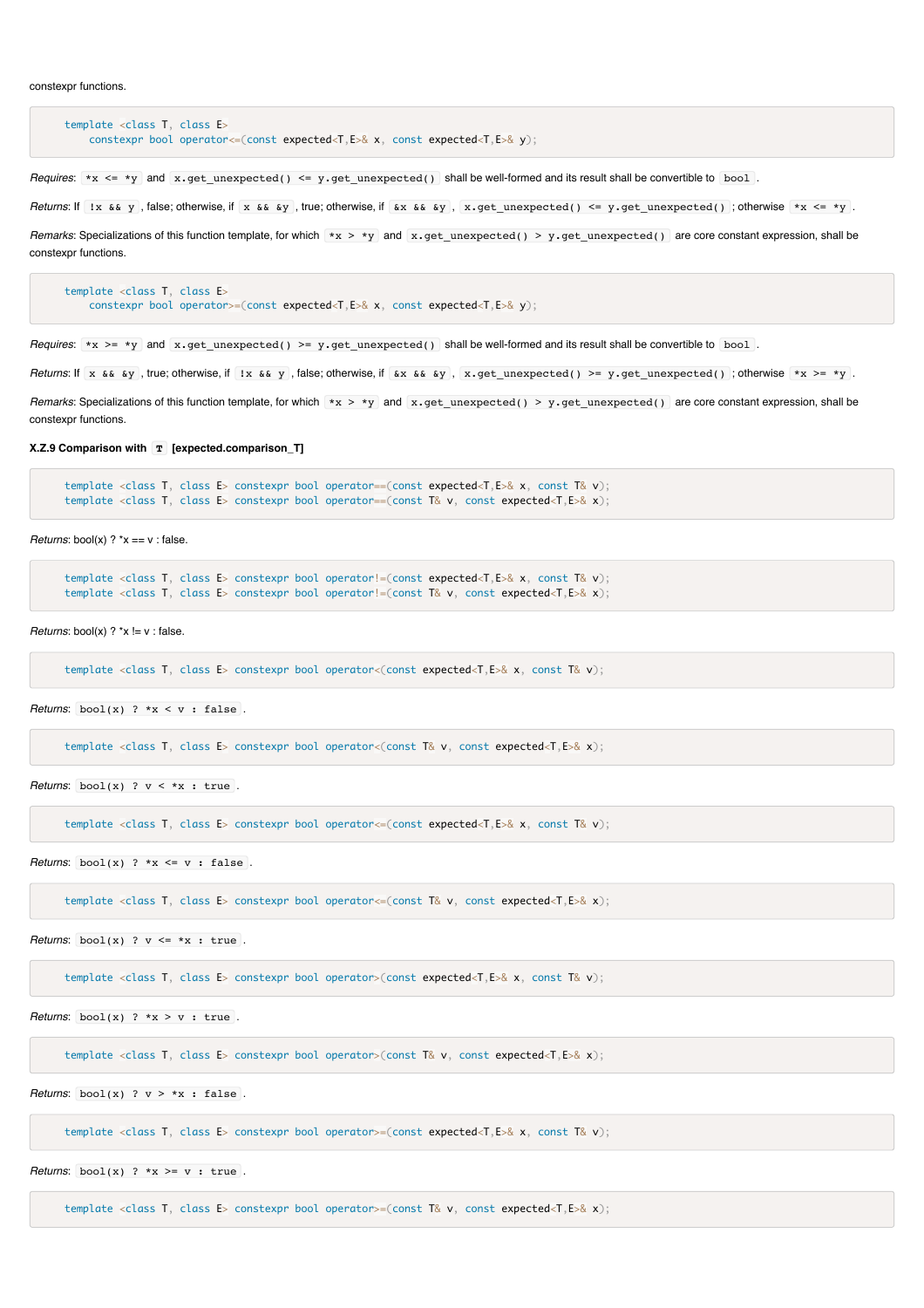*Returns*:  $bool(x)$  ?  $v \geq x$  : false.

**X.Z.10 Comparison with unexpected\_type<E> [expected.comparisonunexpectedE]**

 template <class T, class E> constexpr bool operator==(const expected<T,E>& x, const unexpected\_type<E>& e); template <class T, class E> constexpr bool operator==(const unexpected\_type<E>& e, const expected<T,E>& x);

*Returns*:  $bool(x)$  ? true ? x.get\_unexpected() == e.

template <class T, class E> constexpr bool operator!=(const expected<T,E>& x, const unexpected\_type<E>& e); template <class T, class E> constexpr bool operator!=(const unexpected\_type<E>& e, const expected<T,E>& x);

*Returns*:  $bool(x)$  ? false ? x.get\_unexpected()  $!=$  e .

template <class T, class E> constexpr bool operator<(const expected<T,E>& x, const unexpected type<E>& e);

*Returns*:  $bool(x)$  ? true :  $x.get\_unexpected() < e$ .

template <class T, class E> constexpr bool operator<(const unexpected\_type<E>& e, const expected<T,E>& x);

*Returns*: bool(x) ? false : e < x.get\_unexpected() .

template <class T, class E> constexpr bool operator<=(const expected<T,E>& x, const unexpected\_type<E>& e);

*Returns*:  $bool(x)$  ? true :  $x.get\_unexpected() \le e$ .

template <class T, class E> constexpr bool operator<=(const unexpected\_type<E>& e, const expected<T,E>& y);

*Returns*:  $bool(x)$  ? false :  $e \le x$ ,  $get$  unexpected() .

template <class T, class E> constexpr bool operator>(const expected<T,E>& x, const unexpected\_type<E>& e);

*Returns*:  $bool(x)$  ? false : x.get unexpected() > e.

template <class T, class E> constexpr bool operator>(const unexpected\_type<E>& e, const expected<T,E>& x);

*Returns*: bool(x) ? true : e > x.get\_unexpected() .

template <class T, class E> constexpr bool operator>=(const expected<T,E>& x, const unexpected\_type<E>& e);

*Returns*:  $bool(x)$  ? false : x.get unexpected() >= e .

template <class T, class E> constexpr bool operator>=(const unexpected\_type<E>& e, const expected<T,E>& x);

*Returns*:  $bool(x)$  ? false : e >= x.get unexpected() .

#### **X.Z.11 Specialized algorithms [expected.specalg]**

```
template <class T, class E>
void swap(expected<T,E>& x, expected<T,E>& y) noexcept(noexcept(x.swap(y)));
```
*Effects*: calls x.swap(y).

#### **X.Z.12 Expected Factories [expected.factories]**

```
template <class T>
constexpr expected<typename decay<T>::type> make expected(T&& v);
```

```
Returns: expected<typename decay<T>::type>(std::forward<T>(v)) .
```
template <class T, class E> constexpr expected<T, decay\_t<E>> make\_expected\_from\_error(E&& e);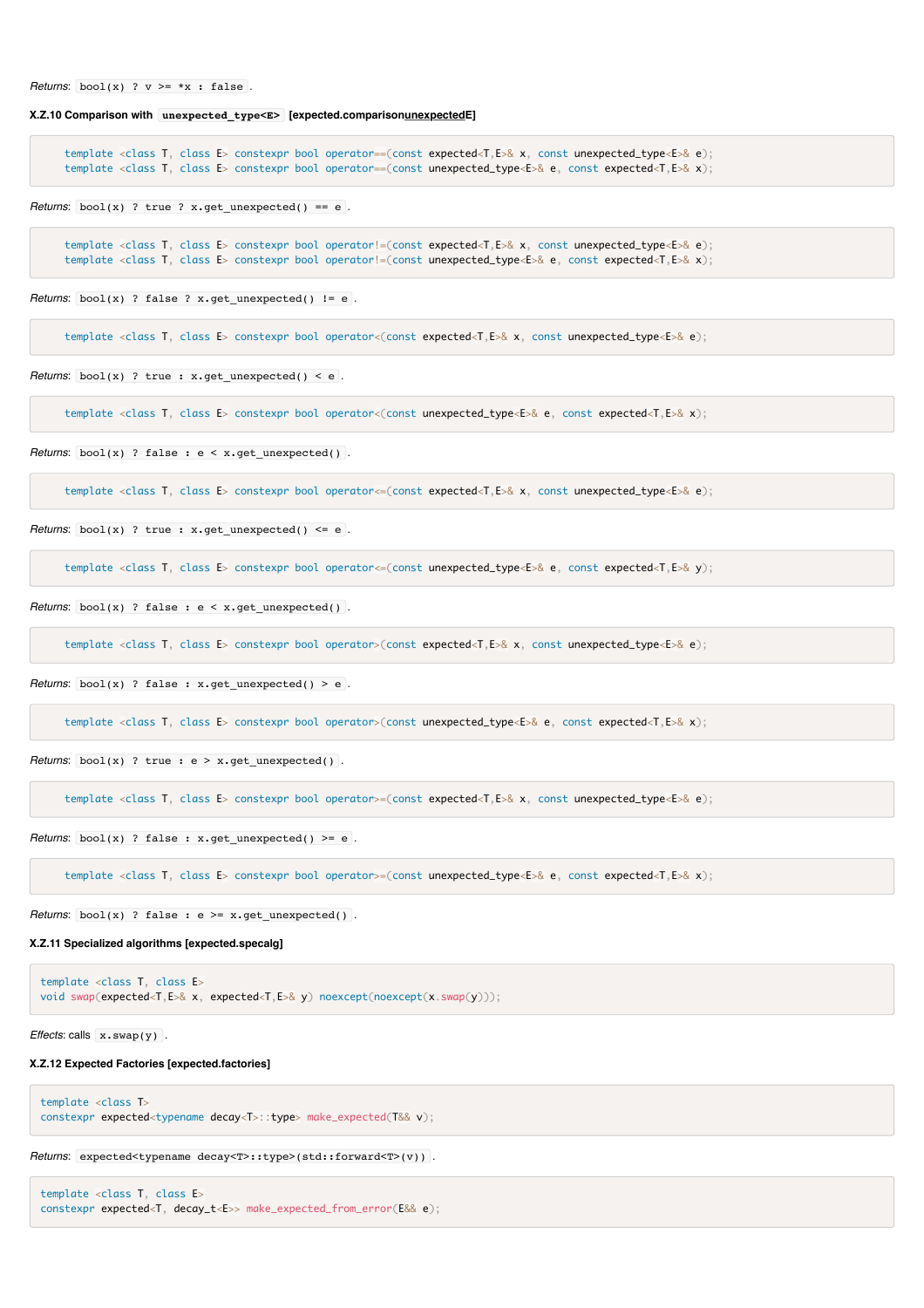```
Returns: expected<T, decay_t<E>>(make_unexpected(e)) ;
```

```
template <class T, class E, class U>
constexpr expected<T, E> make_expected_from_error(U&& u);
```
*Returns*: expected<T, E>(make unexpected(E{forward<U>(u)})) ;

template <class F> constexpr typename expected<result\_of<F()>::type make\_expected\_from\_call(F funct);

#### *Equivalent to*:

```
try
     return make_expected(funct());
catch (...)
     return make_unexpected_from_current_exception();
```
#### **X.Z.13 Hash support [expected.hash]**

```
template <class T, class E>
struct hash<expected<T,E>>;
```
*Requires*: The template specializations hash<T> and hash<E> shall meet the requirements of class template hash (Z.X.Y). The template specialization hash<expected<T,E>> shall meet the requirements of class template hash. For an object e of type expected<T,E>, if  $bool(e)$ , hash<expected<T,E>>()(e) shall evaluate to a combination of the hashing true and hash< $T>()$ (\*e); otherwise a combination of hashing false and hash<E>()(e.error()).

```
template <class E>
struct hash<expected<void, E>>;
```
Requires: The template specialization hash<E> shall meet the requirements of class template hash (Z.X.Y). The template specialization hash<expected<void,E>> shall meet the requirements of class template hash. For an object e of type expected<void,E>, if bool(e), hash<expected<void,E>>()(e) shall evaluate to the hashing true ; otherwise it evaluates to a combination of hashing false and hash $\le$  ()(e.error()).

#### **X.Z.14 expected as a meta-fuction [expected.object.meta]**

```
template <class E>
class expected< t. E>
{
public:
     template <class T>
    using apply = expected < T, E >;
};
```
# **Implementability**

This proposal can be implemented as pure library extension, without any compiler magic support, in C++14.

An almost full reference implementation of this proposal can be found at  $ExpectedImpl$ . However this implementation requires that both  $T$  and  $E$  don't throw while constructing and assigning.

# **Acknowledgements**

We are very grateful to Andrei Alexandrescu for his talk, which was the origin of this work. We thanks also to every one that has contributed to the Haskell either monad, as either's interface was a source of inspiration.

Thanks to Fernando Cacciola, Andrzej KrzemieÃĚâĂđski and every one that has contributed to the wording and the rationale of N3793 [N3793.](http://www.open-std.org/jtc1/sc22/wg21/docs/papers/2013/n3793.html)

Special thanks and recognition goes to Technical Center of Nokia - Lannion for supporting in part the production of this proposal.

### **References**

[Alexandrescu.Expected](http://channel9.msdn.com/Shows/Going+Deep/C-and-Beyond-2012-Andrei-Alexandrescu-Systematic-Error-Handling-in-C) A. Alexandrescu. C++ and Beyond 2012 - Systematic Error Handling in C++, 2012.

http://channel9.msdn.com/Shows/Going+Deep/C-and-Beyond-2012-Andrei-Alexandrescu-Systematic-Error-Handling-in-C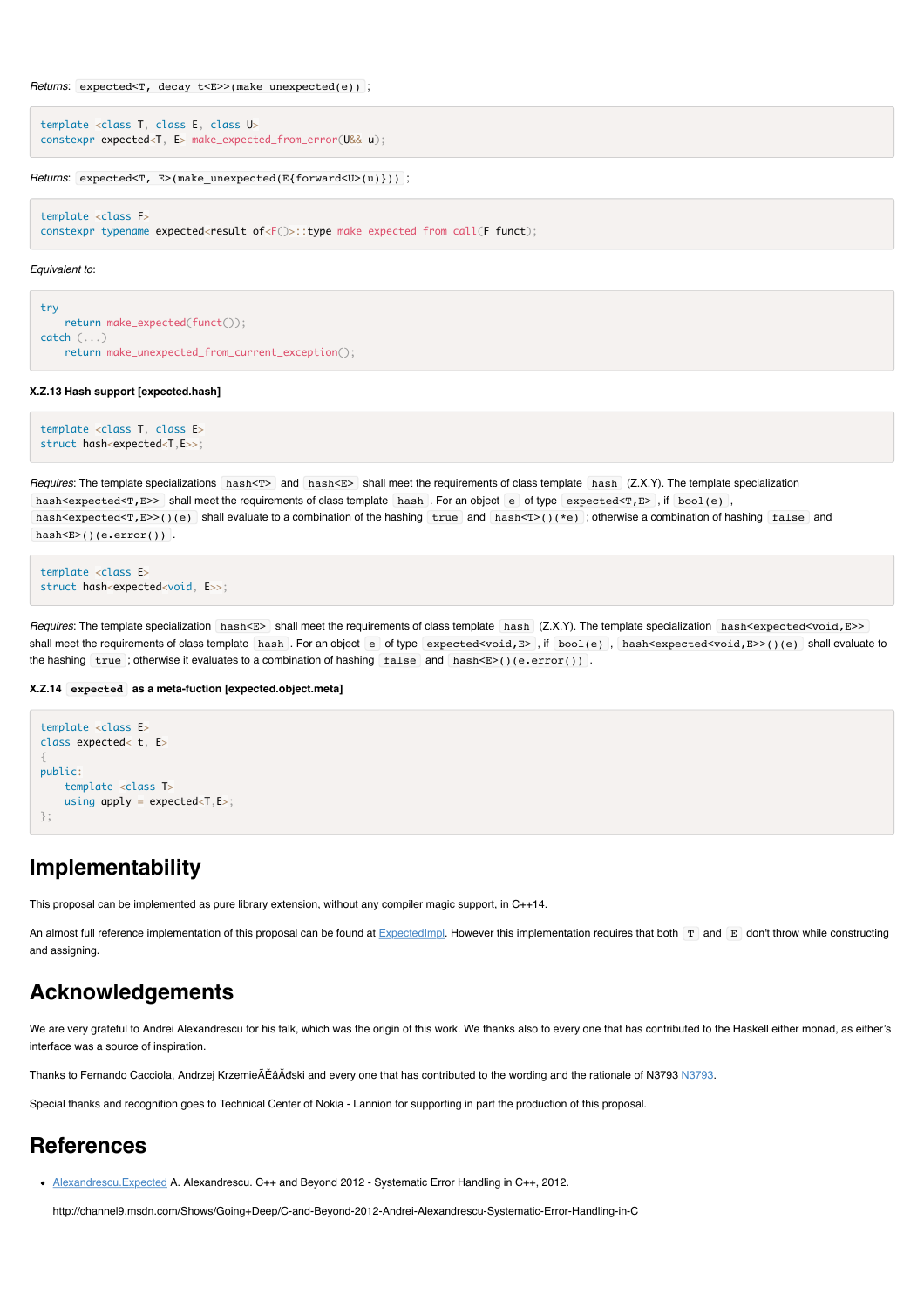● [ERR](https://github.com/psiha/err) err - yet another take on C++ error handling, 2015.

https://github.com/psiha/err

- . [N3527](http://www.open-std.org/jtc1/sc22/wg21/docs/papers/2013/n3527.html.) Fernando Cacciola and Andrzej Krzemieński. N3527 A proposal to add a utility class to represent optional objects (Revision 3), March 2013. http://www.open-std.org/jtc1/sc22/wg21/docs/papers/2013/n3527.html
- [N3672](http://www.open-std.org/jtc1/sc22/wg21/docs/papers/2013/n3672.html) Fernando Cacciola and Andrzej Krzemieński. N3672 A proposal to add a utility class to represent optional objects (Revision 4), June 2013. http://www.open-std.org/jtc1/sc22/wg21/docs/papers/2013/n3672.html
- [N3793](http://www.open-std.org/jtc1/sc22/wg21/docs/papers/2013/n3793.html) Fernando Cacciola and Andrzej Krzemieński. N3793 A proposal to add a utility class to represent optional objects (Revision 5), October 2013. http://www.open-std.org/jtc1/sc22/wg21/docs/papers/2013/n3793.html
- [N3857](http://www.open-std.org/JTC1/SC22/WG21/docs/papers/2014/n3857.pdf) H. Sutter S. Mithani N. Gustafsson, A. Laksberg. N3857, improvements to std::future and related apis, 2013. http://www.open-std.org/JTC1/SC22/WG21/docs/papers/2014/n3857.pdf
- [N4015](http://www.open-std.org/jtc1/sc22/wg21/docs/papers/2014/n4015.pdf) Pierre talbot Vicente J. Botet Escriba. N4015, a proposal to add a utility class to represent expected monad, 2014. http://www.open-std.org/jtc1/sc22/wg21/docs/papers/2014/n4015.pdf
- [N4109](http://www.open-std.org/jtc1/sc22/wg21/docs/papers/2014/n4109.pdf) Pierre talbot Vicente J. Botet Escriba. N4109, a proposal to add a utility class to represent expected monad (Revision 1), 2014. http://www.open-std.org/jtc1/sc22/wg21/docs/papers/2014/n4109.pdf
- [N4564](http://www.open-std.org/jtc1/sc22/wg21/docs/papers/2015/n4564.pdf) N4564 Working Draft, C++ Extensions for Library Fundamentals, Version 2 http://www.open-std.org/jtc1/sc22/wg21/docs/papers/2015/n4564.pdf
- [P0057R2](file:///Users/viboes/github/std_make/doc/proposal/expected/www.open-std.org/jtc1/sc22/wg21/docs/papers/2016/p0057r2.pdf) Wording for Coroutines

www.open-std.org/jtc1/sc22/wg21/docs/papers/2016/p0057r2.pdf

- [P0088R0](http://www.open-std.org/jtc1/sc22/wg21/docs/papers/2015/p0088r0.pdf) Variant: a type-safe union that is rarely invalid (v5), 2015. http://www.open-std.org/jtc1/sc22/wg21/docs/papers/2015/p0088r0.pdf
- [P0110R0](http://www.open-std.org/jtc1/sc22/wg21/docs/papers/2015/p0110r0.html) Implementing the strong guarantee for variant <> assignment http://www.open-std.org/jtc1/sc22/wg21/docs/papers/2015/p0110r0.html
- [P0157R0](http://www.open-std.org/jtc1/sc22/wg21/docs/papers/2015/p0157r0.html) L. Crowl. P0157R0, Handling Disappointment in C++, 2015. http://www.open-std.org/jtc1/sc22/wg21/docs/papers/2015/p0157r0.html
- [P0159R0](http://www.open-std.org/jtc1/sc22/wg21/docs/papers/2015/p0159r0.html) Artur Laksberg. P0159R0, Draft of Technical Specification for C++ Extensions for Concurrency, 2015.

http://www.open-std.org/jtc1/sc22/wg21/docs/papers/2015/p0159r0.html

- [P0262R0](http://www.open-std.org/jtc1/sc22/wg21/docs/papers/2016/p0262r0.html) L. Crowl, C. Mysen. A Class for Status and Optional Value. http://www.open-std.org/jtc1/sc22/wg21/docs/papers/2016/p0262r0.html
- [P0393R3](http://www.open-std.org/jtc1/sc22/wg21/docs/papers/2016/p0393r3.html) Tony Van Eerd. Making Variant Greater Equal. http://www.open-std.org/jtc1/sc22/wg21/docs/papers/2016/p0393r3.html
- **[ExpectedImpl](https://github.com/viboes/std-make/tree/master/include/experimental/fundamental/v3/expected) Vicente J. Botet Escriba. Expected, 2016.**

https://github.com/viboes/std-make/tree/master/include/experimental/fundamental/v3/expected

• [a-gotcha-with-optional](https://akrzemi1.wordpress.com/2014/12/02/a-gotcha-with-optional) A gotcha with Optional

https://akrzemi1.wordpress.com/2014/12/02/a-gotcha-with-optional

# **Appendix I - Alternative designs**

# **A Configurable Expected**

Expected might be configurable through a trait expected traits.

The first variation point is the behavior of value() when expected<T,E> contains an error. The current strategy throw a bad\_expected\_access exception but it might not be satisfactory for every error type. For example, some might want to encapsulate an error condition into a specific exception. Or in debug mode, they might want to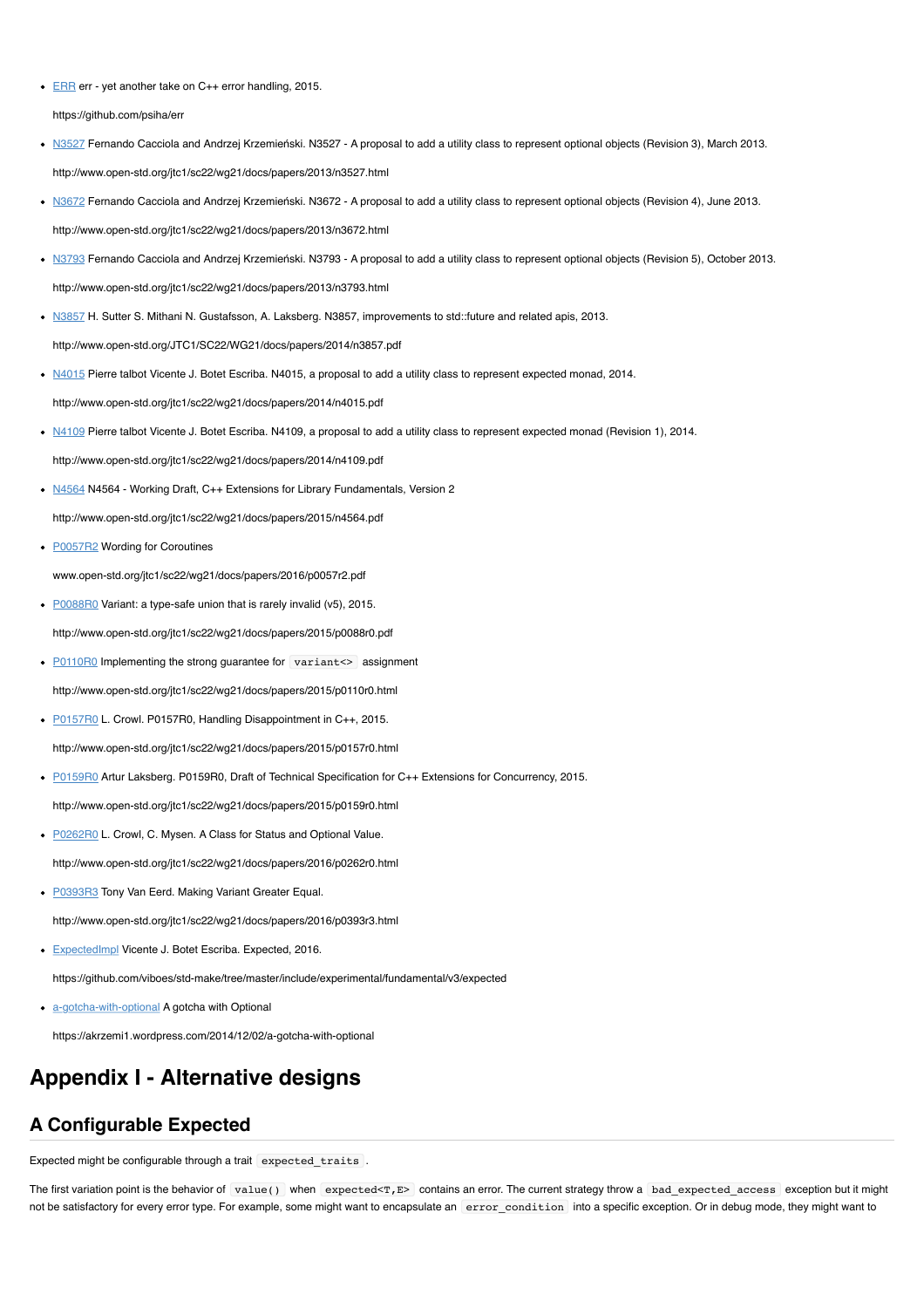### **Which exception throw when the user try to get the expected value but there is none?**

It has been suggested to let the user decide the exception that would be throw when the user try to get the expected value but there is none, as third parameter.

While there is no major complexity doing it, as it just needs a third parameter that could default to the appropriated class,

```
template <class T, class Error, class Exception = bad_expected_access>
struct expected;
```
The authors consider that this is not really needed and that this parameter should not really be part of the type.

```
The user could use value_or_throw()
```

```
expected<int, std::error_code> f();
expected<int, std::error_code> e = f();
auto i = value_or_throw<std::system_error>(e);
```
where

```
template <class Exception, class T, class E>
constexpr const T& value_or_throw(expected<T,E> const& e)
{
     if (!e.has_value())
        throw Exception(e.error());
     return *e;
}
```
A function like this one could be added to the standard, but this proposal doesn't request it.

An alternative is to overload the value function with the exception to throw.

```
template <class Exception, class T, class E>
constexpr value_type value() const&
```
### **About expected**

It has been suggested also to extend the design into something that contains

- $\bullet$   $A$  T or
- an ErrorCode throw using Exception , or
- a exception ptr

Again there is no major difficulty to implement it, but instead of having one variation point we have two, that is, is there a value, and if not, if is there an exception\_ptr . While this would need only an extra test on the exceptional case, the authors think that it is not worth doing it as all the copy/move/swap operations would be less efficient.

# **Appendix II - Related types**

### **Variant**

expected<T,E> can be seen as a specialization of boost::variant<unexpected\_type<E>,T> which gives a specific intent to its first parameter, that is, it represents the type of the expected contained value. This specificity allows to provide a pointer like interface, as it is the case for std::optional<T>. Even if the standard included a class variant<T,E>, the interface provided by expected<T,E> is more specific and closer to what the user could expect as the result type of a function. In addition, expected<T,E> doesn't intend to be used to define recursive data as boost::variant<> does.

The following table presents a brief comparison between boost::variant<unexpected\_type<E>, T> and expected<T,E>.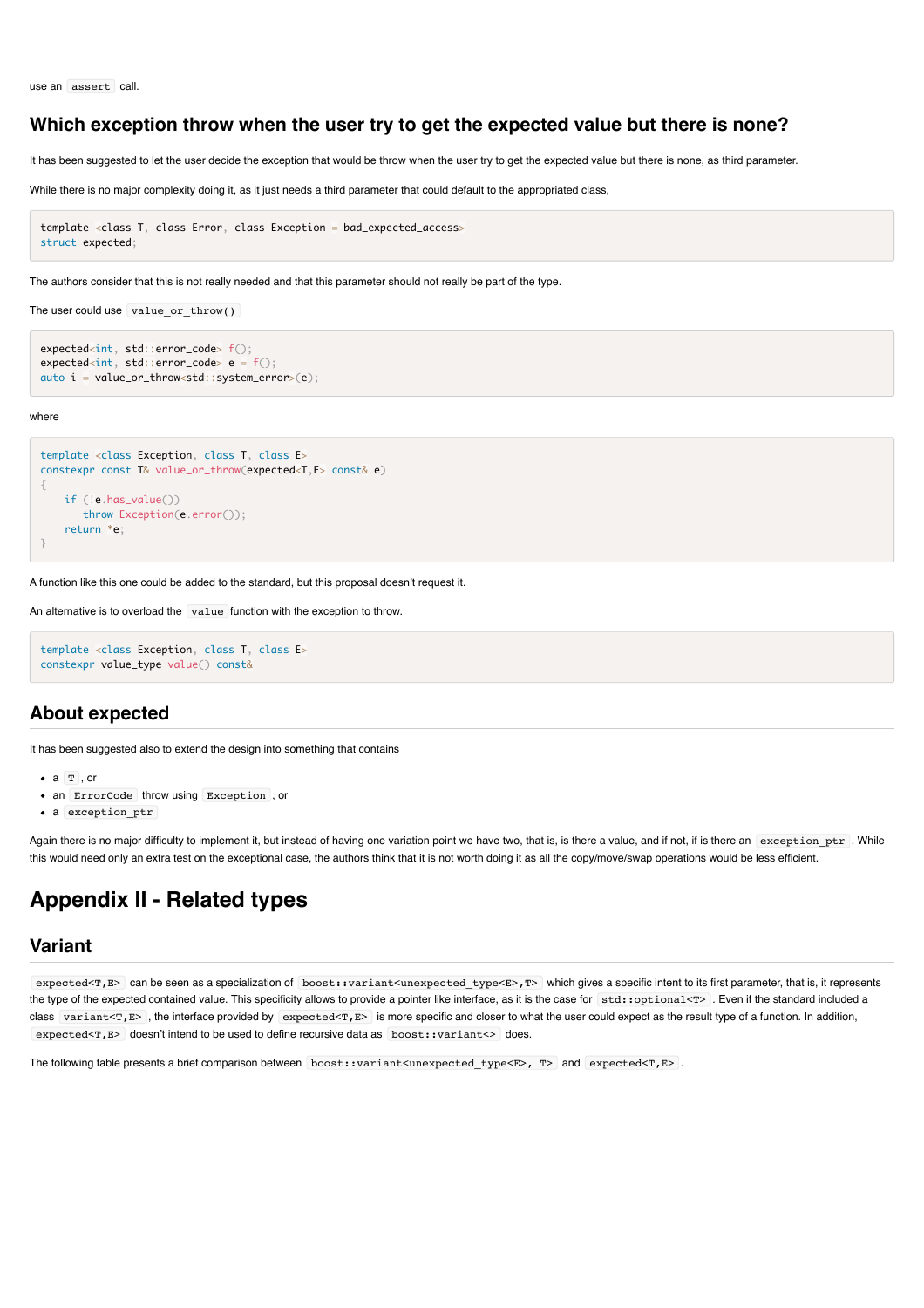|                             | std::variant <t, unexpected_type<e="">&gt;</t,> | expected < T, E                         |  |
|-----------------------------|-------------------------------------------------|-----------------------------------------|--|
| never-empty warranty        | no                                              | yes                                     |  |
| accepts is_same <t,e></t,e> | yes                                             | yes                                     |  |
| swap                        | yes                                             | yes                                     |  |
| factories                   | no                                              | make_expected / make_unexpected         |  |
| hash                        | yes<br>yes                                      |                                         |  |
| value type                  | no                                              | yes                                     |  |
| default constructor         | yes (if T is default constructible)             | yes (if T is default constructible)     |  |
| observers                   | boost::get <t> and boost::get<e></e></t>        | pointer-like / value / error / value or |  |
| visitation                  | visit                                           | no                                      |  |

# **Optional**

We can see  $\overline{expected}$   $\overline{rs}$  as an  $\overline{std::optional}$  that collapse all the values of  $\overline{E}$  to nullopt.

```
We can convert an expected < T, E to an optional<T with the possible loss of information.
```

```
template <class T>
optional<T> make_optional(expected<T,E> v) {
    if (v) return make_optional(*v);
    else nullopt;
}
```
We can convert an optional<T> to an expected<T,E> without knowledge of the root cause. We consider that E() is equal to nullopt since it shouldn't bring more informations (however it depends on the underlying error — we considered exception\_ptr and error\_condition ).

```
template <class T, class E>
expected<T,E> make_expected(optional<T> v) {
    if (v) return make_expected(*v);
    else make_unexpected(E());
}
```
The problem is if  $E$  is a status and  $E()$  denotes a success value.

### **Promise and Future**

We can see expected<T> as an always ready future<T> . While promise<> / future<> focuses on inter-thread asynchronous communication, excepted<T, E> focus on eager and synchronous computations. We can move a ready future<T> to an expected<T> with no loss of information.

```
template <class T>
expected<T, exception_ptr> make_expected(future<T>&& f) {
    assert (f.ready() && "future not ready");
    try {
        return f.get();
    } catch (...) {
        return unexpected_type<exception_ptr>{current_exception()};
    }
}
```

```
We could also create a future<T> from an expected<T>
```

```
template <class T>
future<T> make_future(expected<T> e) {
    if (e)
        return make_ready_future(*e);
    else
        return make_exceptional_future<T>(e.error());
};
```
### **Comparison between optional, expected and future**